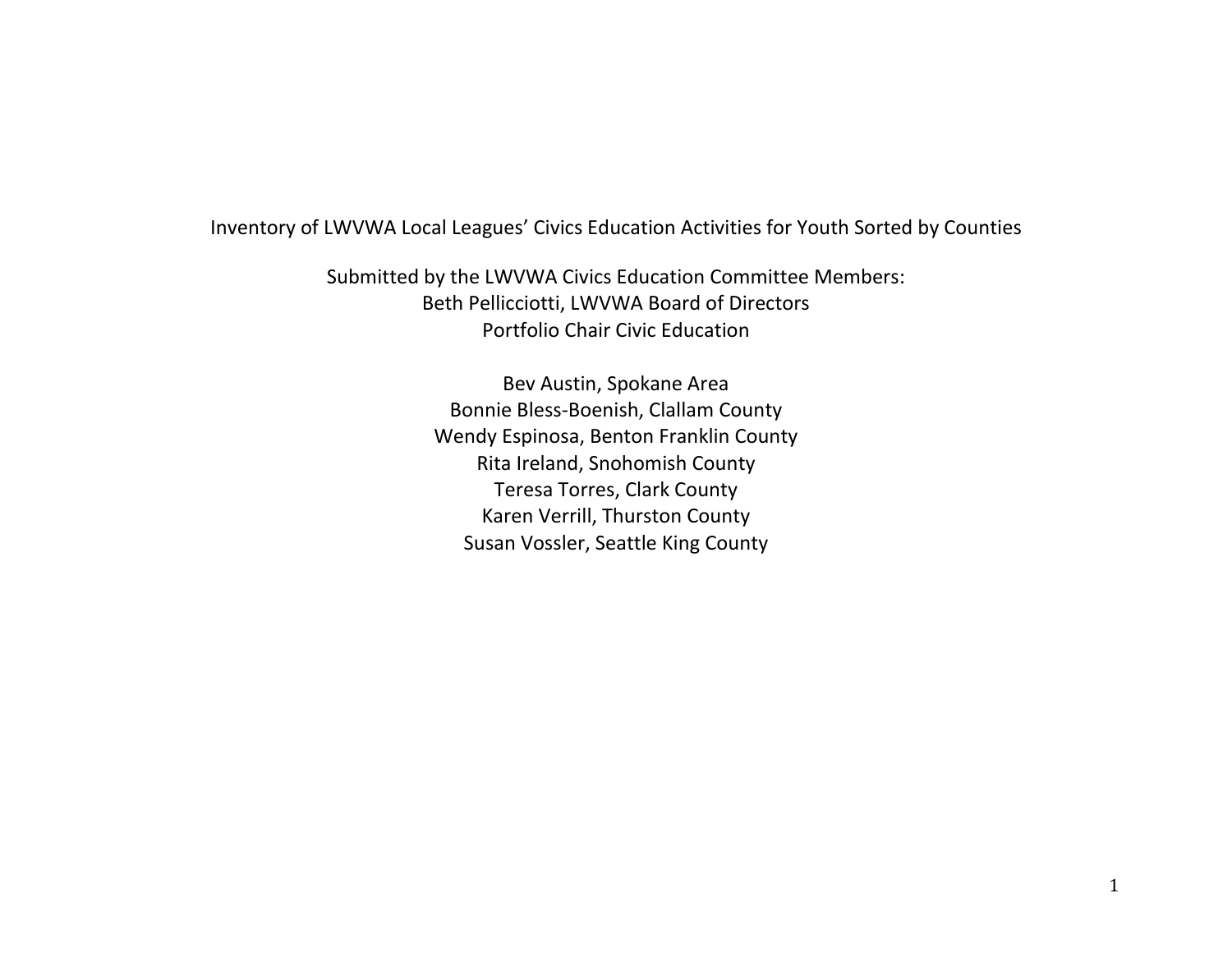| <b>Civics activities for youth</b>    | <b>Importance to your League</b>               | Population? How contact was made.            | <b>Resources/Contact</b>                                                               |
|---------------------------------------|------------------------------------------------|----------------------------------------------|----------------------------------------------------------------------------------------|
| "The State We're In:                  | This project contributes toward                | The population served includes district      | Bellingham/Whatcom                                                                     |
| <b>Washington" Textbook Outreach</b>  | League's mission to Defend                     | level personnel, from curriculum             |                                                                                        |
| to Whatcom County School              | Democracy by supporting                        | specialists to program managers, who         | Polly Rae, Whatcom Civic Education                                                     |
| <b>Districts and Education School</b> | teachers with goals of                         | make curriculum decisions.                   | Committee Chair                                                                        |
| <b>District Personnel</b>             | developing students' critical                  |                                              |                                                                                        |
|                                       | thinking about their school,                   | The population benefitting from this         | https://www.lwvbellingham                                                              |
| How can the League support Civic      | community, state and national                  | outreach includes students in grades 3-5     | whatcom.org/civics-education-committee                                                 |
| Education by reaching a wide array    | governments, while                             | and 7-12, as do the teachers of civics and   |                                                                                        |
| of administrators?                    | encouraging students' active<br>participation. | social studies in those grades.              | Will share initial contact and follow-up<br>letters to school personnel and PowerPoint |
| Polly Rae, Bellingham/Whatcom         |                                                | In addition, a number of League              | slides and detailed text used for ESD                                                  |
| League member, invited a large        | League members can learn                       | members from the LWVWA Civic                 | presentation.                                                                          |
| group of school district from nearby  | about this a new elementary                    | <b>Education Committee heard Polly Rae's</b> |                                                                                        |
| counties and Education Service        | version. The text is an inclusive              | presentation.                                |                                                                                        |
| District personnel to a presentation  | account of WA history and                      |                                              |                                                                                        |
| on the importance of the League's     | growing diversity, aligning                    | Polly Rae, former teacher and League         |                                                                                        |
| new elementary civic education        | textbooks with WA State's                      | member: "I initially contacted the           |                                                                                        |
| textbooks.                            | Social Studies Learning Goals.                 | superintendent in the district where I       |                                                                                        |
|                                       |                                                | taught before retirement. She connected      |                                                                                        |
| Distribution: one textbook and one    |                                                | me with the superintendents' meeting in      |                                                                                        |
| curriculum guide, per target grade    |                                                | May, 2021, where the ESD                     |                                                                                        |
| level, per school in Whatcom          |                                                | superintendent heard the presentation."      |                                                                                        |
| County high school Social Studies     |                                                |                                              |                                                                                        |
| Departments.                          |                                                | I followed up with a request to be on the    |                                                                                        |
|                                       |                                                | agenda for the teaching and learning         |                                                                                        |
| Background: Beginning 2020, our       |                                                | directors' meeting from all over different   |                                                                                        |
| state mandated a Civic Education      |                                                | counties in one of their fall meetings."     |                                                                                        |
| requirement for all high school       |                                                |                                              |                                                                                        |
| graduates, supported by learning      |                                                |                                              |                                                                                        |
| standards for K-12. Since copies of   |                                                |                                              |                                                                                        |
| "The State We're In" were             |                                                |                                              |                                                                                        |
| distributed by the League to county   |                                                |                                              |                                                                                        |
| middle schools. In 2010, the state    |                                                |                                              |                                                                                        |
| League had published an updated       |                                                |                                              |                                                                                        |
| 8th edition for grades 6-8.           |                                                |                                              |                                                                                        |
|                                       |                                                |                                              |                                                                                        |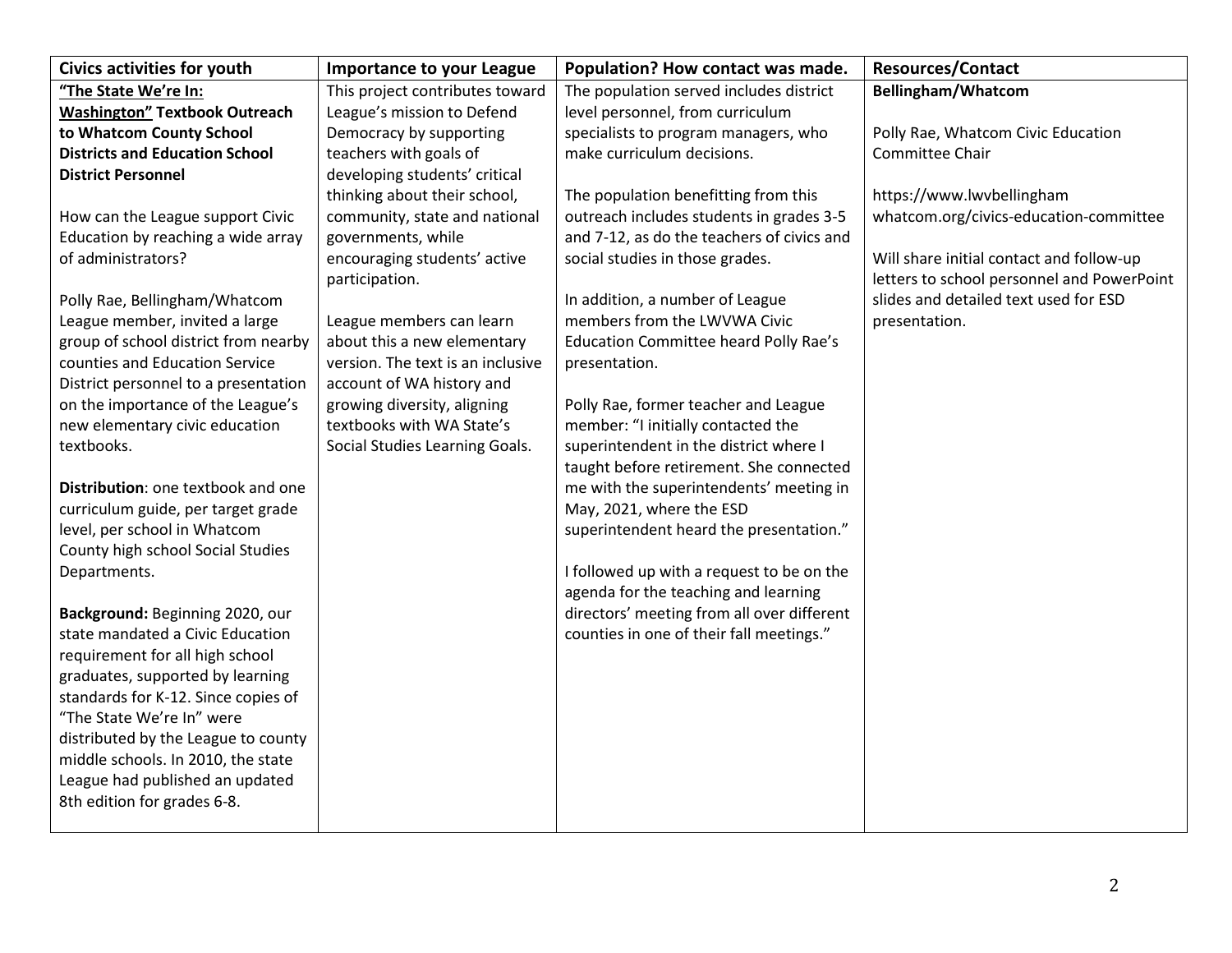| <b>Civics activities for youth</b>      | <b>Importance to your League</b> | Population? How contact was made.          | <b>Resources/Contact</b>                                              |
|-----------------------------------------|----------------------------------|--------------------------------------------|-----------------------------------------------------------------------|
| <b>Congratulatory Seniors Packet to</b> | This has been a successful       | Two high schools: Sehome High School       | <b>Bellingham/Whatcom County</b>                                      |
| all High School Graduates               | League activity for the past two | and Bellingham High were initial success.  |                                                                       |
|                                         | years.                           | Added other high schools in Whatcom        | Joy Monjure, League President                                         |
| Bellingham/Whatcom provides             |                                  | County.                                    | monjurej@gmail.com                                                    |
| congratulatory packets to all high      | League logo at top of students'  |                                            |                                                                       |
| school seniors.                         | congratulatory letters.          |                                            | Coordinator Jean Scribner registers high                              |
|                                         |                                  |                                            | school students and creates Graduation                                |
| Materials include congratulations       | Provides good League visibility  |                                            | Packet:                                                               |
| letters, ways to get involved in        | with the public, plus students   |                                            | rjmlane@comcast.net                                                   |
| community, and voter registration       | and families.                    |                                            |                                                                       |
| information, VoteWA.gov.                |                                  |                                            | Letter for graduates. Ask Jean Scribner for                           |
|                                         |                                  |                                            | more information                                                      |
| Every student is honored and "sent      |                                  |                                            |                                                                       |
| off" with encouraging words to be       |                                  |                                            | "Dear Graduating Senior:                                              |
| an active citizen in their future.      |                                  |                                            |                                                                       |
|                                         |                                  |                                            | As you celebrate a job well done and move                             |
|                                         |                                  |                                            | on to new adventures and challenges, we                               |
|                                         |                                  |                                            | would like to welcome you to one of the                               |
|                                         |                                  |                                            | awesome privileges and responsibilities of                            |
|                                         |                                  |                                            | being an adult in the United States - voting                          |
|                                         |                                  |                                            | to select the individuals who represent you<br>in our government."--- |
| <b>High School Presentations: Civic</b> | The League concentrated their    | High school students taking Social Studies | <b>Benton/Franklin County</b>                                         |
| <b>Education and the Importance of</b>  | presentations on local offices   | requirement.                               |                                                                       |
| <b>Voting</b>                           | and representatives, showing     |                                            | Contact: Wendy Espinosa                                               |
|                                         | students how they are directly   | A member of our local league suggested     | wkespinosa@comcast.net                                                |
| Benton/Franklin presented to high       | affected by regional             | our presentation to two other teachers.    |                                                                       |
| school classes with the following       | government, both at school       | We do not have a specific contact now      |                                                                       |
| topics:                                 | and home.                        | except those teachers.                     |                                                                       |
|                                         |                                  |                                            |                                                                       |
| About the LWV                           | Tying civics education to        |                                            |                                                                       |
| History of voting                       | importance of voting met both    |                                            |                                                                       |
| Voting security                         | goals for the League.            |                                            |                                                                       |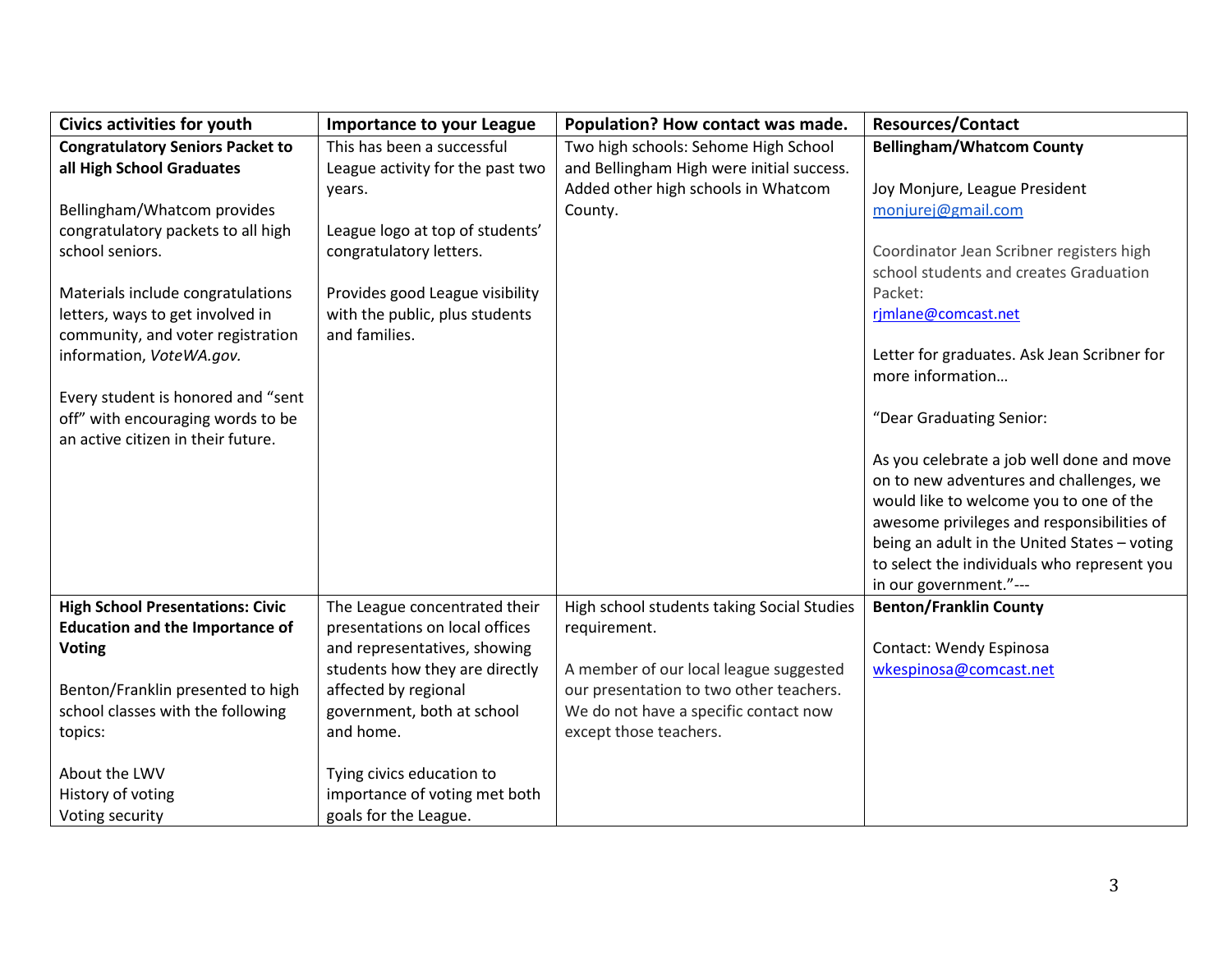| <b>Civics activities for youth</b>          | <b>Importance to your League</b> | Population? How contact was made.           | <b>Resources/Contact</b>                     |
|---------------------------------------------|----------------------------------|---------------------------------------------|----------------------------------------------|
| Structure of government                     |                                  |                                             |                                              |
| Call for advocacy and importance of         |                                  |                                             |                                              |
| voting                                      |                                  |                                             |                                              |
|                                             |                                  |                                             |                                              |
| These presentations were delivered          |                                  |                                             |                                              |
| in person and via Zoom.                     |                                  |                                             |                                              |
|                                             |                                  |                                             |                                              |
| Presenters dressed as suffragists to        |                                  |                                             |                                              |
| engage student interest.                    |                                  |                                             |                                              |
|                                             |                                  |                                             |                                              |
| Copies of "They Represent You"              |                                  |                                             |                                              |
| that list State, local, port districts      |                                  |                                             |                                              |
| for Benton/ Franklin counties were          |                                  |                                             |                                              |
| given to students and teachers.             |                                  |                                             |                                              |
| <b>Kids Voting USA</b>                      | Clallam County wants to          | This program is available to any K-12       | <b>Clallam County</b>                        |
|                                             | support teachers in their civic  | teacher in Clallam County.                  |                                              |
| Kids Voting USA is a national               | education work. They pay the     |                                             | Contact: Bonnie Bless-Boenish                |
| program for K-12 civic education            | yearly \$600 cost of the         | They made contact in a variety of ways:     | blessboenish@gmail.com                       |
| that includes two parts: (1) civic          | program and support teachers     | individual teachers League members          | info@lwvcla.org subject line: Kids Voting    |
| lessons/activities and (2) online           | by providing local information   | knew, meetings with administrative          | <b>USA</b>                                   |
| software for creating ballots for           | and resources for each           | teams, meetings with curriculum             |                                              |
| mock or real voting. There are              | election. They also create a     | directors, and through the Olympic          | Resources: information about the program,    |
| options for printing out the ballots        | master ballot template of all    | <b>Education Service District 114 which</b> | workshop agendas, etc.                       |
| or on-line voting. It also includes         | races in each election that      | publicizes available workshops/classes.     |                                              |
| result data after every election.           | teachers use to create mock      |                                             | Iwvcla.org Kids Voting tab                   |
| Clallam County has been                     | ballots.                         |                                             | https://kidsvotingusa.org/                   |
| sponsoring this program since 2018          |                                  |                                             |                                              |
| and offers clock hours through the          |                                  |                                             | Also, contact Bonnie for information on the  |
| <b>Olympic Educational Service District</b> |                                  |                                             | possibility of WA Leagues sharing the yearly |
| 114 for teachers in the county who          |                                  |                                             | costs.                                       |
| choose to attend workshops on the           |                                  |                                             |                                              |
| program. Many Kids Voting                   |                                  |                                             |                                              |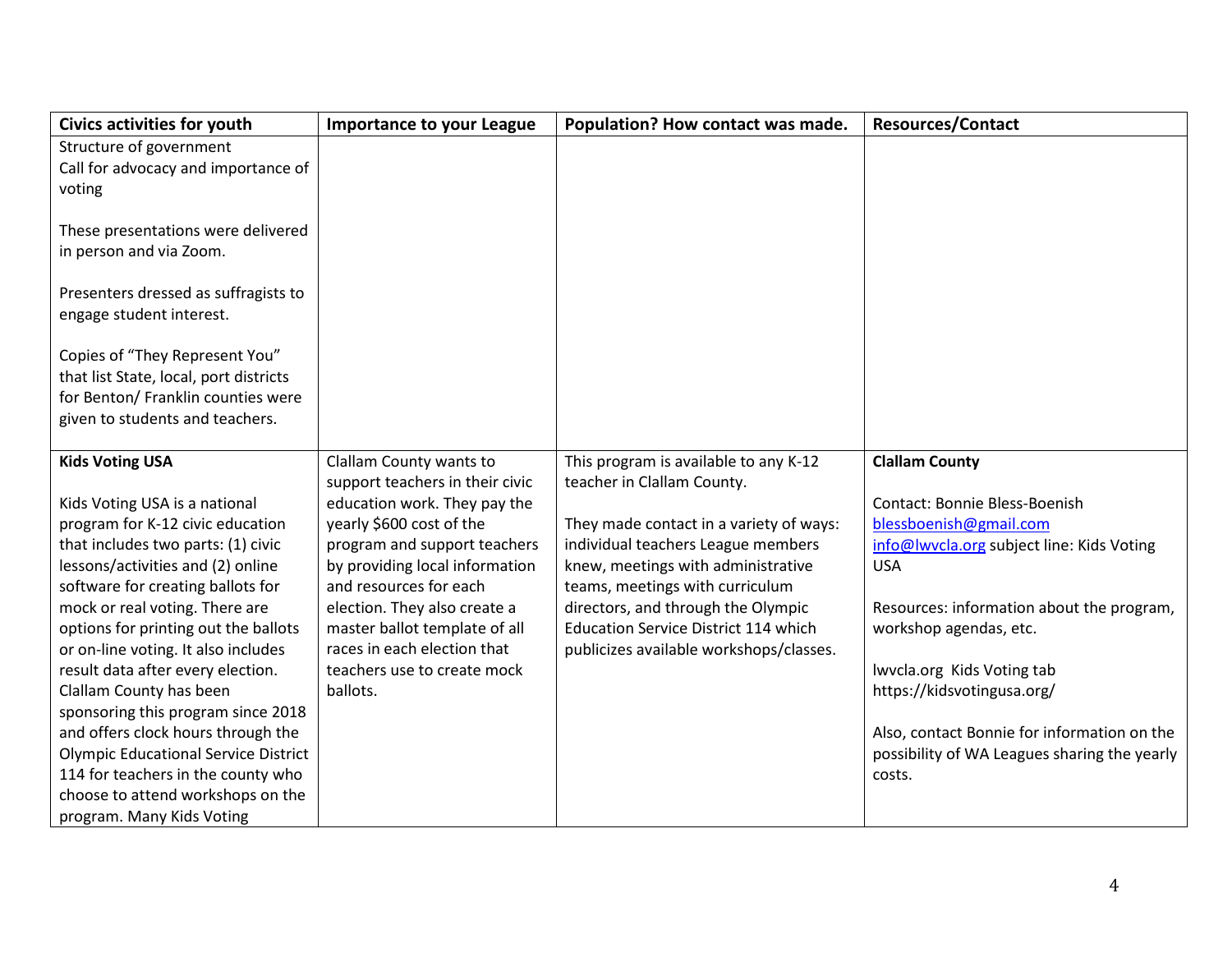| <b>Civics activities for youth</b>                                   | <b>Importance to your League</b>                                 | Population? How contact was made.                                                    | <b>Resources/Contact</b>                     |
|----------------------------------------------------------------------|------------------------------------------------------------------|--------------------------------------------------------------------------------------|----------------------------------------------|
| activities also include a strong                                     |                                                                  |                                                                                      |                                              |
| family component.                                                    |                                                                  |                                                                                      |                                              |
| <b>Stamps for Students</b>                                           | Student projects and                                             | Any K-12 classroom that wished to                                                    | <b>Clallam County</b>                        |
|                                                                      | homework are a great way to                                      | participate.                                                                         |                                              |
| Clallam League members donate                                        | get voting information to                                        |                                                                                      | <b>Contact: Bonnie Bless-Boenish</b>         |
| "forever" first class stamps and/or                                  | families. Teachers often don't                                   | League members made this offer to any                                                | blessboenish@gmail.com                       |
| postcard stamps. Teachers had                                        | have funds for things like                                       | teacher in Clallam County who was part                                               |                                              |
| students make remember-to-vote                                       | stamps and it's a way Clallam                                    | of the Kids Voting USA program through                                               | info@lwycla.org subject line: Stamps for     |
| postcards or write persuasive                                        | County can support civic                                         | our teacher workshops and through                                                    | <b>Students</b>                              |
| letters to families stating how                                      | education in schools.                                            | emails with participating teachers.                                                  |                                              |
| they'd vote on a race or issue if                                    |                                                                  |                                                                                      |                                              |
| they could. Students chose whom                                      |                                                                  |                                                                                      |                                              |
| to send their writing to: family                                     |                                                                  |                                                                                      |                                              |
| member, relative, friend, or                                         |                                                                  |                                                                                      |                                              |
| neighbor.                                                            |                                                                  |                                                                                      |                                              |
|                                                                      |                                                                  |                                                                                      |                                              |
| Pom-pom Voting: Voting in a                                          | Families are a child's first civics                              | This activity was part of a Back-to-School                                           | <b>Clallam County</b>                        |
| <b>Survey vs. Voting in an Election</b>                              | teachers. This activity                                          | event in two school districts which serves                                           |                                              |
|                                                                      | encouraged families to talk                                      | families who need support with back-to-                                              | Contact: Bonnie Bless-Boenish                |
| In this hands-on voting activity kids                                | about voting with their children                                 | school supplies.                                                                     | blessboenish@gmail.com                       |
| and families vote twice: first in a                                  | (lots of interesting                                             |                                                                                      |                                              |
| survey, "What's your favorite pet: a                                 | conversations on reasons for                                     | League members have been invited to                                                  | info@lwycla.org subject line: Back to School |
| cat or a dog?" and then in an<br>election, "Should we donate \$20 to | their votes). We followed up<br>this tabling activity with voter | participate in these events for many                                                 | Event                                        |
| the local humane society for cat                                     | information for                                                  | years, initially just registering people to<br>vote. We expanded that to include the |                                              |
| supplies or dog supplies?" Voters                                    | parents/caregivers.                                              | family voting activity.                                                              |                                              |
| were given a small pom-pom to                                        |                                                                  |                                                                                      |                                              |
| place in labeled cylinders for each                                  |                                                                  |                                                                                      |                                              |
| question. League members                                             |                                                                  |                                                                                      |                                              |
| explained the difference in the two                                  |                                                                  |                                                                                      |                                              |
| types of votes (a survey to gather                                   |                                                                  |                                                                                      |                                              |
| information vs. an election where a                                  |                                                                  |                                                                                      |                                              |
| decision is made). Members also                                      |                                                                  |                                                                                      |                                              |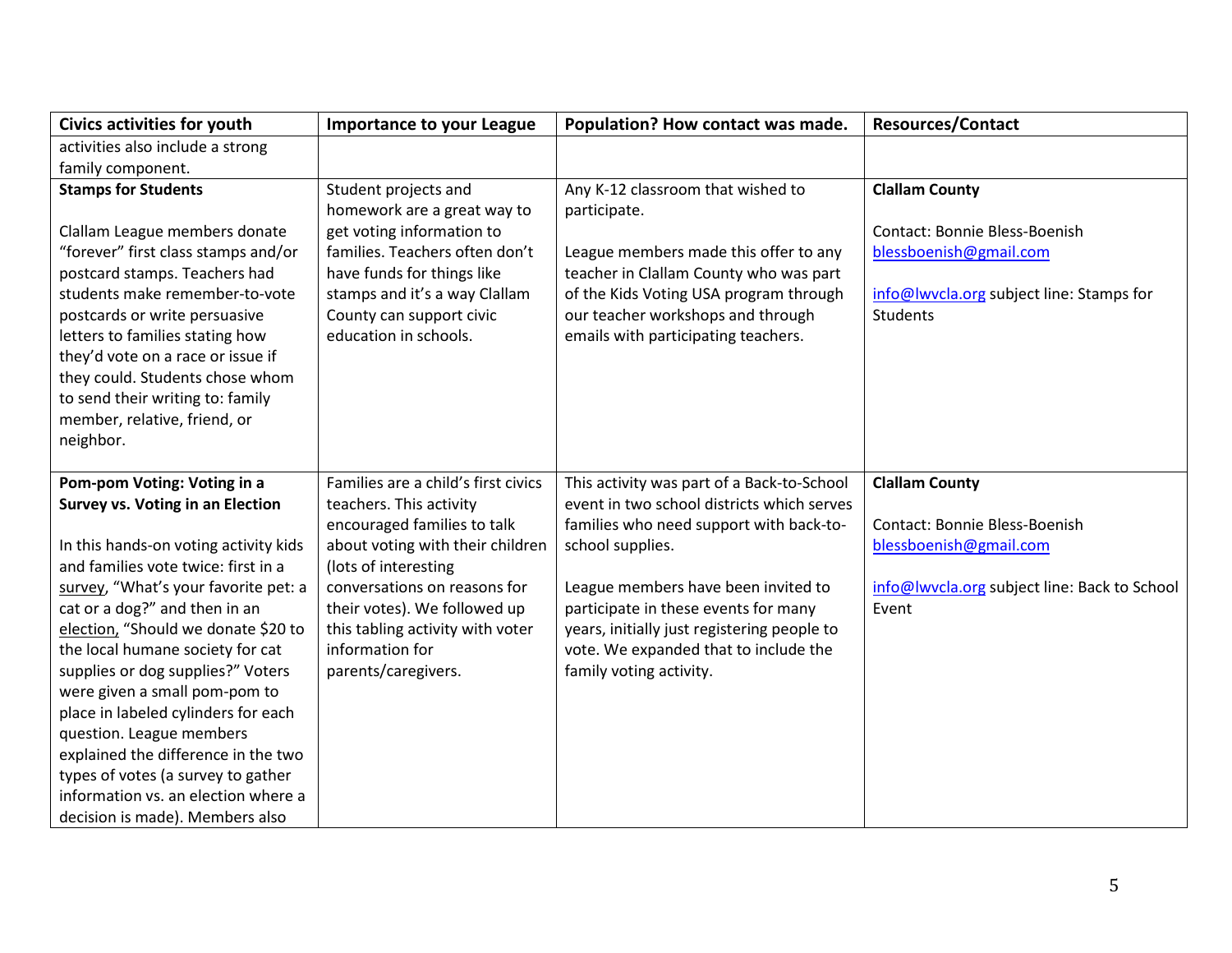| <b>Civics activities for youth</b>                                      | <b>Importance to your League</b> | Population? How contact was made.          | <b>Resources/Contact</b>                                       |
|-------------------------------------------------------------------------|----------------------------------|--------------------------------------------|----------------------------------------------------------------|
| gave out "future voter" stickers and                                    |                                  |                                            |                                                                |
| pencils printed with the Clallam                                        |                                  |                                            |                                                                |
| League website and Vote411.org.                                         |                                  |                                            |                                                                |
|                                                                         |                                  |                                            |                                                                |
| <b>Distribution of the League's</b>                                     | Teachers are often looking for   | Teachers participating in the Kids Voting  | <b>Clallam County</b>                                          |
| <b>Textbook</b>                                                         | civics resources but don't have  | USA program. We were able to help until    |                                                                |
|                                                                         | the funds to purchase them.      | our funds for textbooks were gone.         | Contact: Bonnie Bless-Boenish                                  |
| League members provided a copy                                          | This was a way for our local     |                                            | blessboenish@gmail.com                                         |
| of the League's textbook for middle                                     | League to support teachers and   |                                            |                                                                |
| school and up "The State We're In:                                      | facilitate/encourage the use of  |                                            | info@lwycla.org subject line: Textbooks for<br><b>Teachers</b> |
| Washington" to every teacher who                                        | our textbook.                    |                                            |                                                                |
| participated in the Kids Voting USA<br>program. We also gave a total of |                                  |                                            |                                                                |
| seven class sets to participating                                       |                                  |                                            |                                                                |
| middle school or high school                                            |                                  |                                            |                                                                |
| teachers in three different districts.                                  |                                  |                                            |                                                                |
|                                                                         |                                  |                                            |                                                                |
| <b>Contact with High School Students</b>                                | It was important to research     | Clark County League member Teresa          | <b>Clark County</b>                                            |
| through Key Club.                                                       | the best ways to reach out to    | Torres initially reached out to the        | League email" <b>Iwvclarkcounty@gmail.com</b>                  |
|                                                                         | new voters. One way was to       | Kiwanis/Key Club sponsors about doing      |                                                                |
| Voter Advocacy Workshop via                                             | build a partnership with the     | voter registration drives right before the | "How to Have your Voice Heard"                                 |
| Zoom                                                                    | Kiwanis organization which       | Pandemic. Key Clubs' district leader is    |                                                                |
|                                                                         | sponsors Key Clubs in the local  | someone who used to teach Teresa's         |                                                                |
| Teresa Torres contacted all                                             | high schools.                    | kids, and Teresa had kept in contact with  |                                                                |
| sponsors of Key Club in the local                                       |                                  | her. The district leader responded to her  |                                                                |
| high schools about presenting to                                        |                                  | email, and thus League members were        |                                                                |
| students on "how to have their                                          |                                  | able to reach out to the students and do   |                                                                |
| voices heard" through voting.                                           |                                  | this PowerPoint, "How to Have your         |                                                                |
|                                                                         |                                  | Voice Heard" over ZOOM.                    |                                                                |
| These contacts were made right                                          |                                  |                                            |                                                                |
| before the Pandemic, and the                                            |                                  |                                            |                                                                |
| district leader of Key Clubs                                            |                                  |                                            |                                                                |
| responded to the email. League                                          |                                  |                                            |                                                                |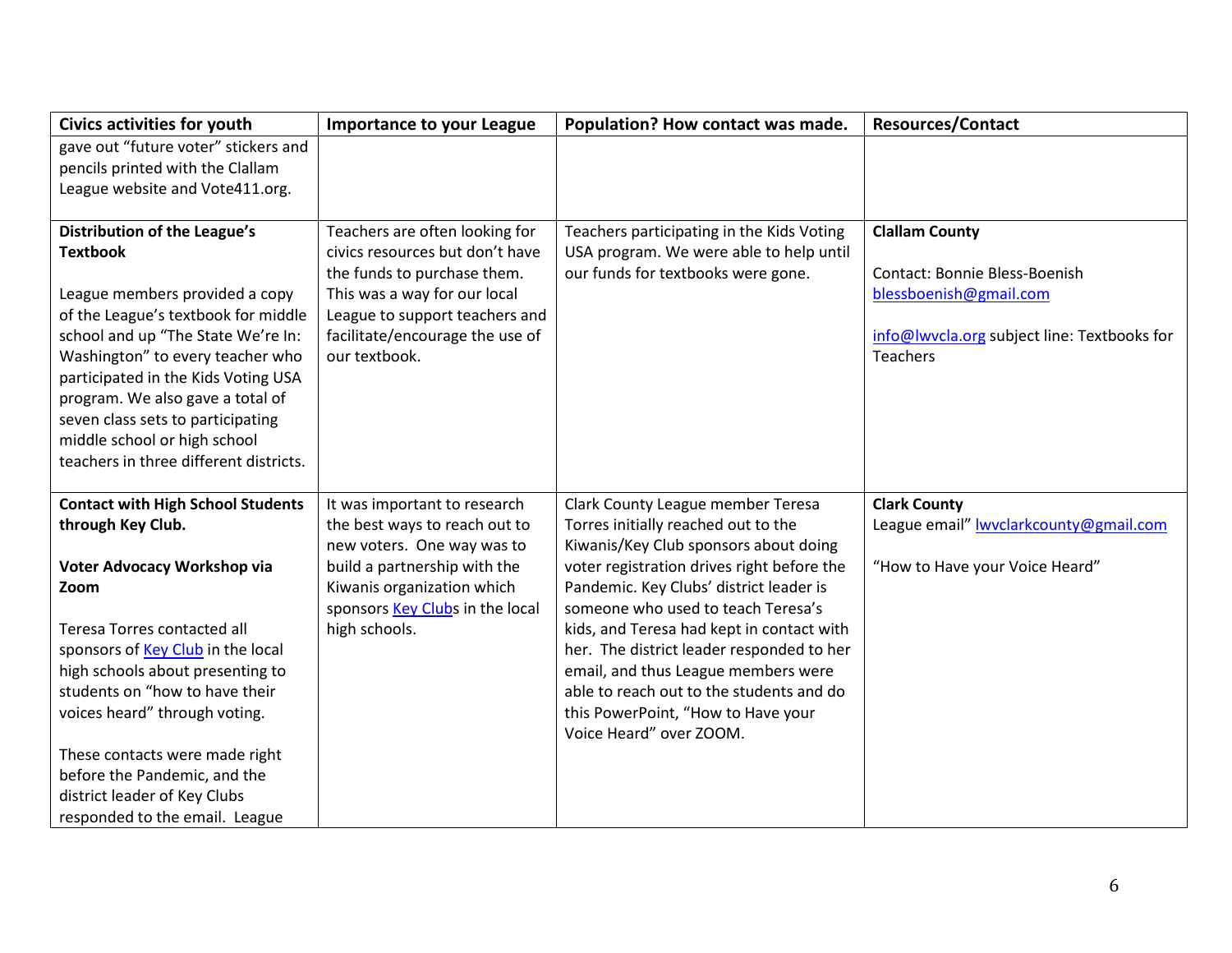| <b>Civics activities for youth</b>                                                                                                                                                                                                                                                                                                                                                                                                                                                                                                                                                                                                                                                                                                                                                 | <b>Importance to your League</b>                                                                                                                          | Population? How contact was made.                                                                                        | <b>Resources/Contact</b>                                                                                           |
|------------------------------------------------------------------------------------------------------------------------------------------------------------------------------------------------------------------------------------------------------------------------------------------------------------------------------------------------------------------------------------------------------------------------------------------------------------------------------------------------------------------------------------------------------------------------------------------------------------------------------------------------------------------------------------------------------------------------------------------------------------------------------------|-----------------------------------------------------------------------------------------------------------------------------------------------------------|--------------------------------------------------------------------------------------------------------------------------|--------------------------------------------------------------------------------------------------------------------|
| members presented the<br>PowerPoint to Key club members<br>over ZOOM. Topics included<br>registering to vote; examining your<br>ballot; federal, state and local<br>offices; and ballot measures.                                                                                                                                                                                                                                                                                                                                                                                                                                                                                                                                                                                  |                                                                                                                                                           |                                                                                                                          |                                                                                                                    |
| Learn League History with Civic<br><b>Education</b><br>In 2009, Catherine Ahl, LWVWA<br>Education Issues Chair, and other<br>Kitsap League members attended a<br>retreat where they expressed<br>concern about civic education not<br>being consistently taught in high<br>schools across Washington State.<br>During this discussion, Kitsap<br>League Action Chair, Barbara Bush,<br>encouraged League members to<br>write a bill for the legislature,<br>making civic education a high<br>school requirement. Catherine Ahl<br>wrote this bill and worked with the<br>chair of the House Health and<br><b>Education Committee, for his</b><br>support. The bill moved through<br>the legislative process to become<br>law, making civic education a high<br>school requirement. | The Kitsap League's<br>commitment to civic education<br>has been demonstrated<br>through their advocacy in<br>making civics a high school<br>requirement. | The contacts are with legislators asking<br>for support of civic education being<br>taught as a high school requirement. | <b>Kitsap County</b><br>Catherine Ahl,<br>cahl@lwvwa.org<br>See Washington Civic Education History<br>(since 2007) |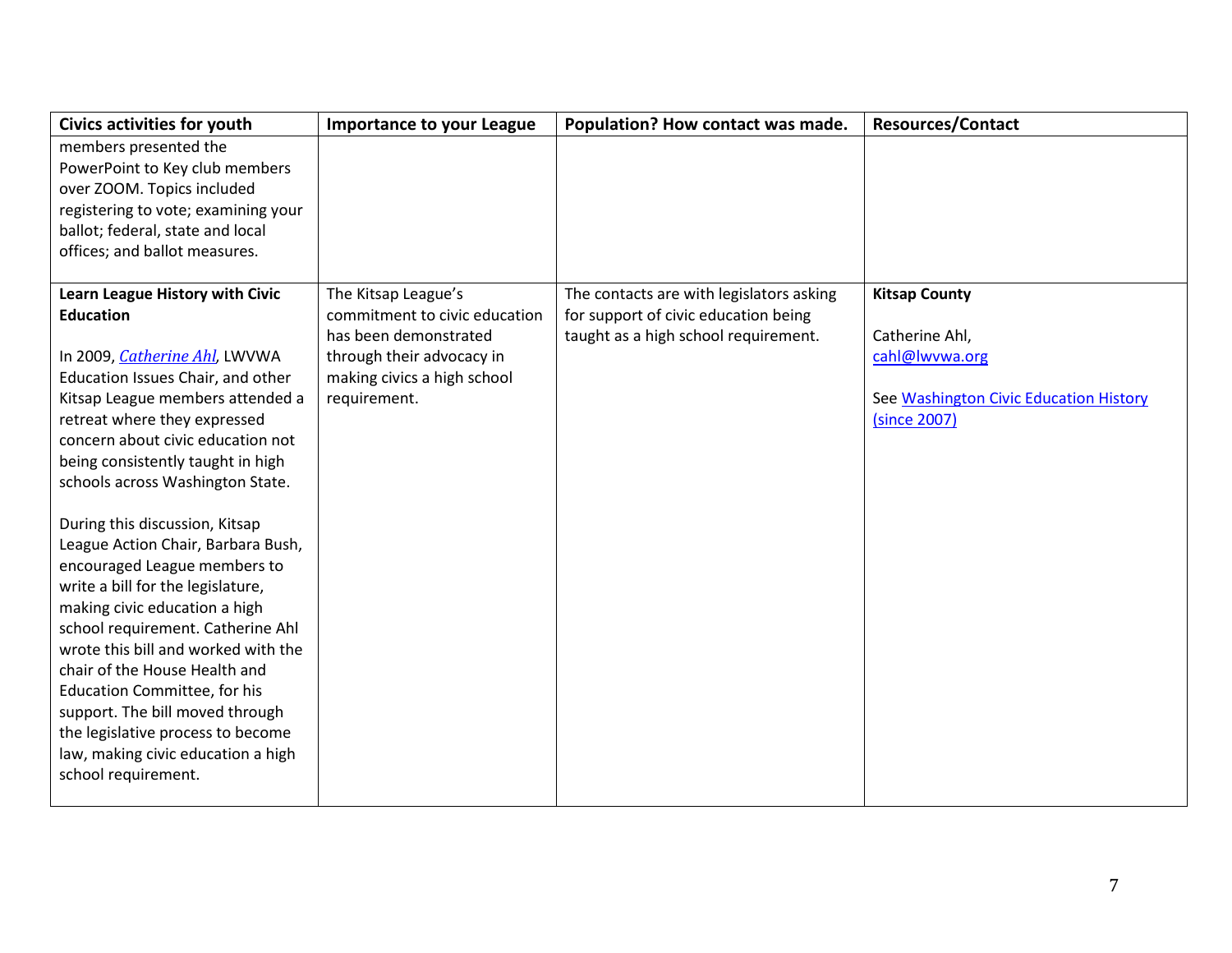| <b>Civics activities for youth</b>         | <b>Importance to your League</b>  | Population? How contact was made.        | <b>Resources/Contact</b>                  |
|--------------------------------------------|-----------------------------------|------------------------------------------|-------------------------------------------|
| Learn League History with Civic            | Obviously it is important to      | <b>Population served?</b>                | <b>Kitsap County</b>                      |
| <b>Education</b>                           | have an educated electorate,      | High school seniors in the required      |                                           |
|                                            | and the best place to start is in | semester of Civics.                      | Catherine Ahl,                            |
| During 2018 and 2019, members of           | the schools.                      |                                          | LWVWA Education Issue Chair,              |
| the Kitsap Civic committee met             |                                   | How did you make this contact?           | cahl@lwvwa.org,                           |
| with high school civics teachers or        |                                   | We contacted some Civics teachers        | 360-697-7924                              |
| administrators in all our five school      |                                   | directly or went through the             |                                           |
| districts to determine if state and        |                                   | administration.                          |                                           |
| local government as well as federal        |                                   |                                          |                                           |
| was being taught. We also gave             |                                   |                                          |                                           |
| them a copy of the then current            |                                   |                                          |                                           |
| "The State We're In: WA, "a copy of        |                                   |                                          |                                           |
| our local "Know Your County," and          |                                   |                                          |                                           |
| a copy of our local "They Represent        |                                   |                                          |                                           |
| You," and we also offered any help         |                                   |                                          |                                           |
| the League might offer.                    |                                   |                                          |                                           |
|                                            |                                   |                                          |                                           |
| One of our members sent them a             |                                   |                                          |                                           |
| list of resources and the dates of         |                                   |                                          |                                           |
| candidate forums we had planned.           |                                   |                                          |                                           |
| We only heard back from one of             |                                   |                                          |                                           |
| the civics teacher, and different          |                                   |                                          |                                           |
| teachers keep being assigned to            |                                   |                                          |                                           |
| teach Civics each year. If we can get      |                                   |                                          |                                           |
| a list of current teachers, we'll try      |                                   |                                          |                                           |
| again.                                     |                                   |                                          |                                           |
| <b>Inviting K-12 School Administrators</b> | This is an excellent way to       | Leagues wondering how they can make a    | <b>Kitsap County</b>                      |
| to League Meetings on Civic                | connect to the schools to learn   | contact within a school district might   |                                           |
| <b>Education</b>                           | more about how civic              | develop these contacts by asking a       | Catherine Ahl                             |
|                                            | education is being taught         | curriculum director or superintendent to | cahl@lwvwa.org                            |
| As a follow up to members'                 | locally.                          | discuss civic education at a general     |                                           |
| advocacy work in civic education,          |                                   | meeting.                                 | Catherine Ahl is willing to share all the |
| the north county unit of the Kitsap        |                                   |                                          | questions created for the school          |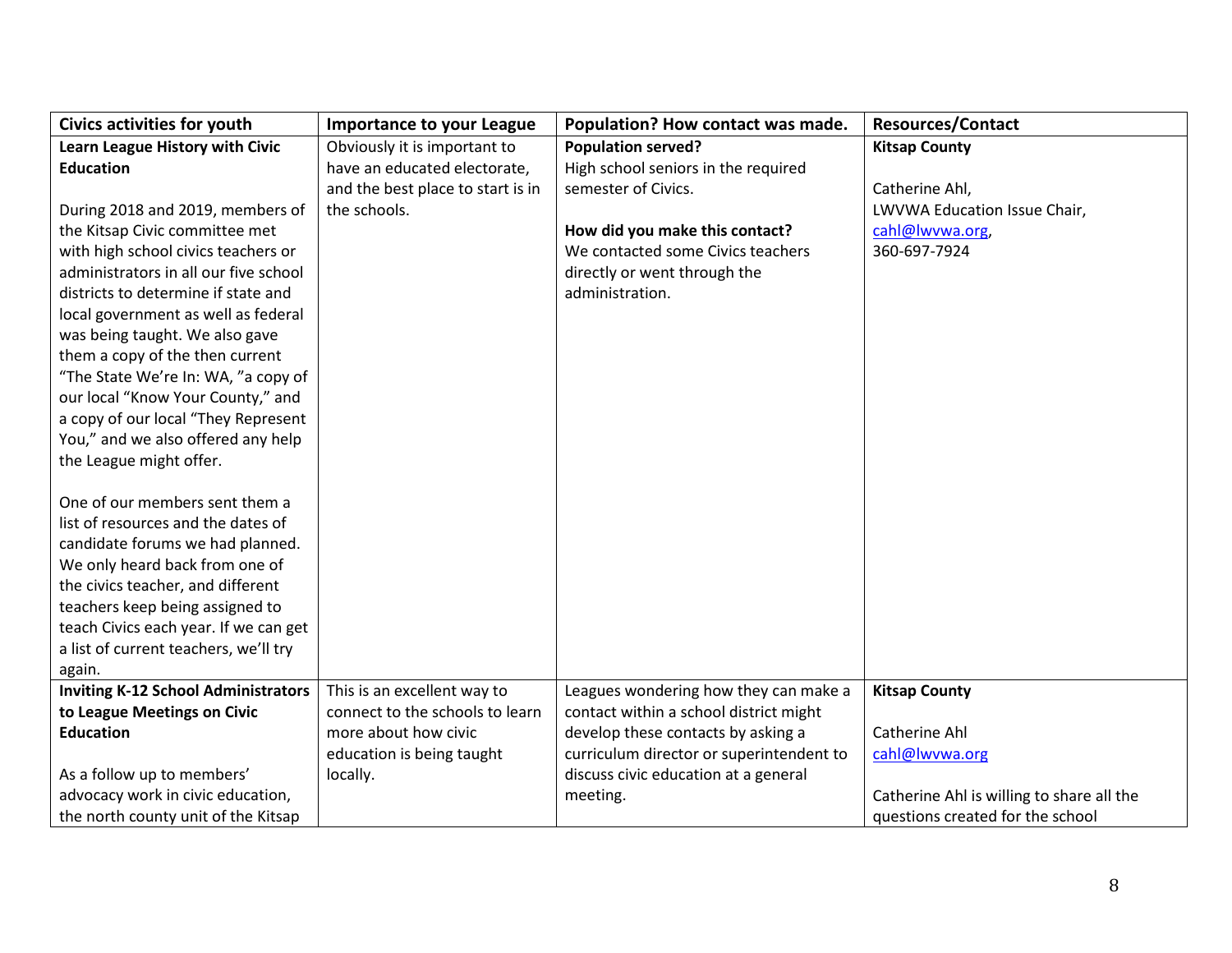| <b>Civics activities for youth</b>        | <b>Importance to your League</b> | Population? How contact was made.         | <b>Resources/Contact</b>                      |
|-------------------------------------------|----------------------------------|-------------------------------------------|-----------------------------------------------|
| League invited the superintendent         |                                  |                                           | administrator. Here are some of these         |
| of their local school district to         |                                  |                                           | questions:                                    |
| present at a unit meeting on civic        |                                  |                                           |                                               |
| education in the schools (April           |                                  |                                           | How do you meet the requirements to           |
| 2022).                                    |                                  |                                           | teach students state and local civics?        |
|                                           |                                  |                                           | Whose responsibility is it to ensure the      |
|                                           |                                  |                                           | requirements are met?                         |
|                                           |                                  |                                           |                                               |
|                                           |                                  |                                           | Is there any civics training for civics       |
|                                           |                                  |                                           | teachers? Is there funding for this training? |
|                                           |                                  |                                           | Who are the points of contact at both high    |
|                                           |                                  |                                           | schools for civics instruction?               |
|                                           |                                  |                                           |                                               |
|                                           |                                  |                                           | Are any of your schools using the League of   |
|                                           |                                  |                                           | Women Voters' book and teachers' guide        |
|                                           |                                  |                                           | "The State Were In: Washington" for grades    |
|                                           |                                  |                                           | 3-5 and 6-12?                                 |
|                                           |                                  |                                           |                                               |
| <b>Voting Information Tabling Events</b>  | College students are a mobile    | Target: College students                  | <b>Kittitas County</b>                        |
| at Central Washington University          | population during voting         | We partner with the Associated Students   |                                               |
| including Freshman Orientation &          | season. We can help mitigate     | of Central Washington University and      | Contact: Laura Milner                         |
| Registration                              | confusion.                       | University personnel. These relationships | Charli Sorenson                               |
|                                           |                                  | have existed for years, but each year it  | kittitasleague@gmail.com                      |
| League members help to register           |                                  | has to be renewed because students turn   |                                               |
| voters, update voter information,         |                                  | over. University personnel reach out to   | Resources: kinds of swag we offer/where to    |
| answer questions and give out cool        |                                  | us to continue these events during        | order.                                        |
| swag like buttons, yoga pens, bags        |                                  | Freshman Orientation & Registration.      |                                               |
| etc. with League and voting links.        |                                  |                                           |                                               |
| <b>Voter Registration and Information</b> | We register those high school    | Target: 16 - 18 year olds.                | <b>Kittitas County</b>                        |
| to High School classes on                 | seniors who are eligible and     | We reached out to superintendents and     |                                               |
| <b>Temperance and Good Citizenship</b>    | educate the others who will be.  | teachers who are known to us on an        | Contact: Laura Milner                         |
| Day.                                      |                                  | annual basis, typically for Temperance    | Charli Sorenson                               |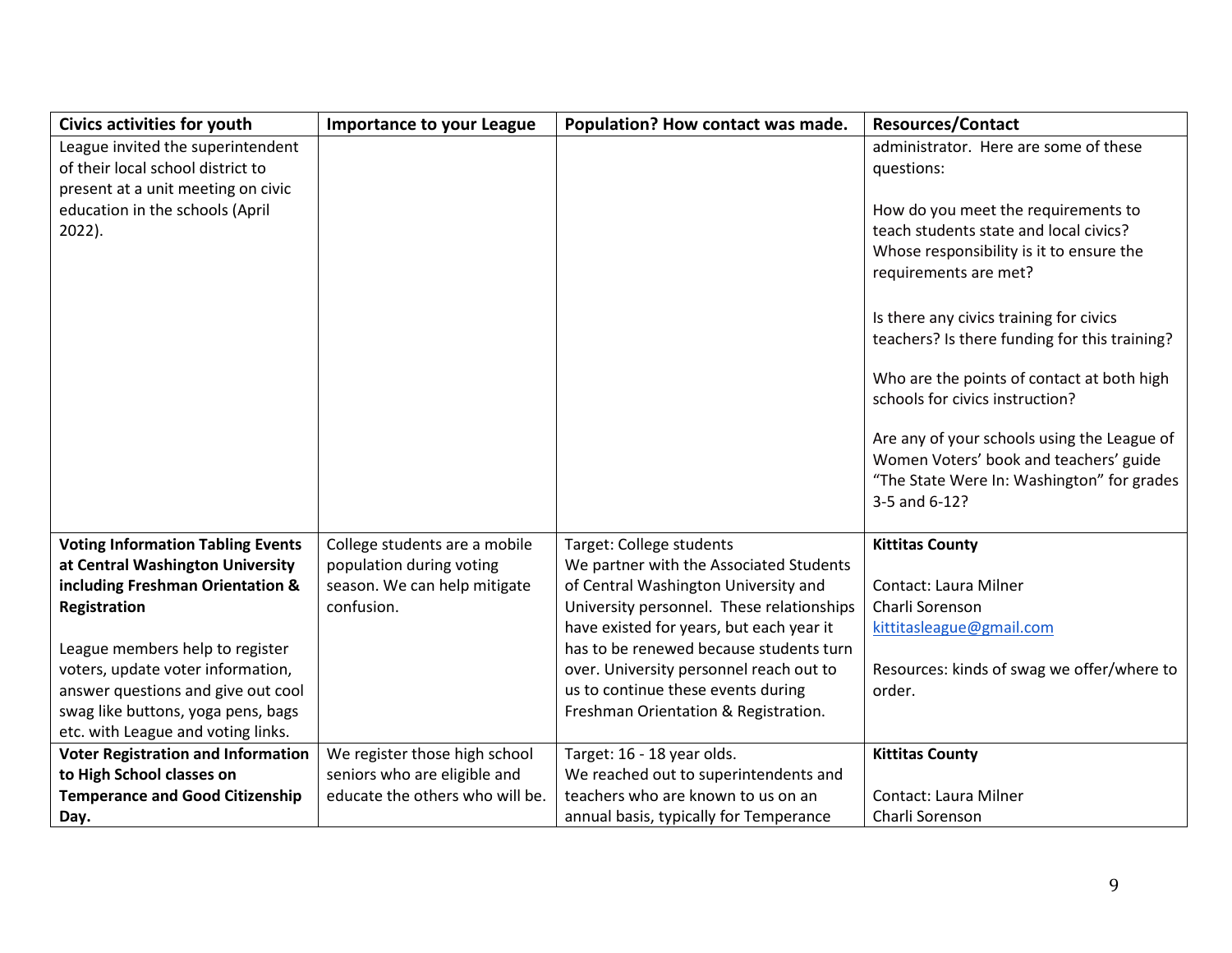| <b>Civics activities for youth</b>       | <b>Importance to your League</b> | Population? How contact was made.           | <b>Resources/Contact</b>                |
|------------------------------------------|----------------------------------|---------------------------------------------|-----------------------------------------|
|                                          |                                  | Day & Good Citizenship day in January,      | kittitasleague@gmail.com                |
| We work through individual               |                                  | but we have one teacher who likes us to     |                                         |
| teachers who like inviting us into       |                                  | visit the classroom every semester.         |                                         |
| their classes. We register students,     |                                  |                                             | Resources: PowerPoint with notes, quiz  |
| show a PowerPoint and have a quiz        |                                  |                                             |                                         |
| with prizes.                             |                                  |                                             |                                         |
| <b>Use Social Media to Promote Civic</b> | The LWV Social Media Tool Kit    | All League members and the general          | Pullman                                 |
| <b>Education</b>                         | says it best in that you can     | public interested in Civic Education can    |                                         |
|                                          | increase your engagement by      | see our activities on the web and through   | https://www.lwv.org/league-             |
| Pullman League uses its website,         | using "social media platforms    | social media.                               | management/guides/social-media-tool-kit |
| Instagram, Facebook, and YouTube         | to maximize your presence,       |                                             |                                         |
| to promote upcoming events,              | power, and reach!"               |                                             | www.lwvPullman.org                      |
| meetings and other                       |                                  |                                             |                                         |
| communications involving civics          |                                  |                                             | Social media username LWVPullman        |
| education. The posts can be simple       |                                  |                                             |                                         |
| or more creative. Posts are              |                                  |                                             | Carolyn Joswig-Jones                    |
| positive, nonpartisan, and factual.      |                                  |                                             | lwvpull@yahoo.com                       |
| The League has a YouTube channel         |                                  |                                             |                                         |
| where people can see the recorded        |                                  |                                             |                                         |
| activity if they are unable to attend    |                                  |                                             |                                         |
| during the scheduled time.               |                                  |                                             |                                         |
| <b>Drawing Contest for Children</b>      | Engaging children in a fun way   | $K-12$                                      | Pullman                                 |
|                                          | to learn about civics.           |                                             |                                         |
| League members are planning a            |                                  | We will bring flyers to our local libraries | Carolyn Joswig-Jones                    |
| drawing contest for children by          |                                  | and may post to social media for parents    | lwypull@yahoo.com                       |
| giving them the definition of Civic      |                                  | to choose if they would like their children |                                         |
| Education and then asking the            |                                  | to participate.                             |                                         |
| question - "What does civics             |                                  |                                             |                                         |
| education mean to you?" Some of          |                                  |                                             |                                         |
| the top winners would get a free         |                                  |                                             |                                         |
| copy of "The State We Are In: WA,"       |                                  |                                             |                                         |
| and their artwork would show on          |                                  |                                             |                                         |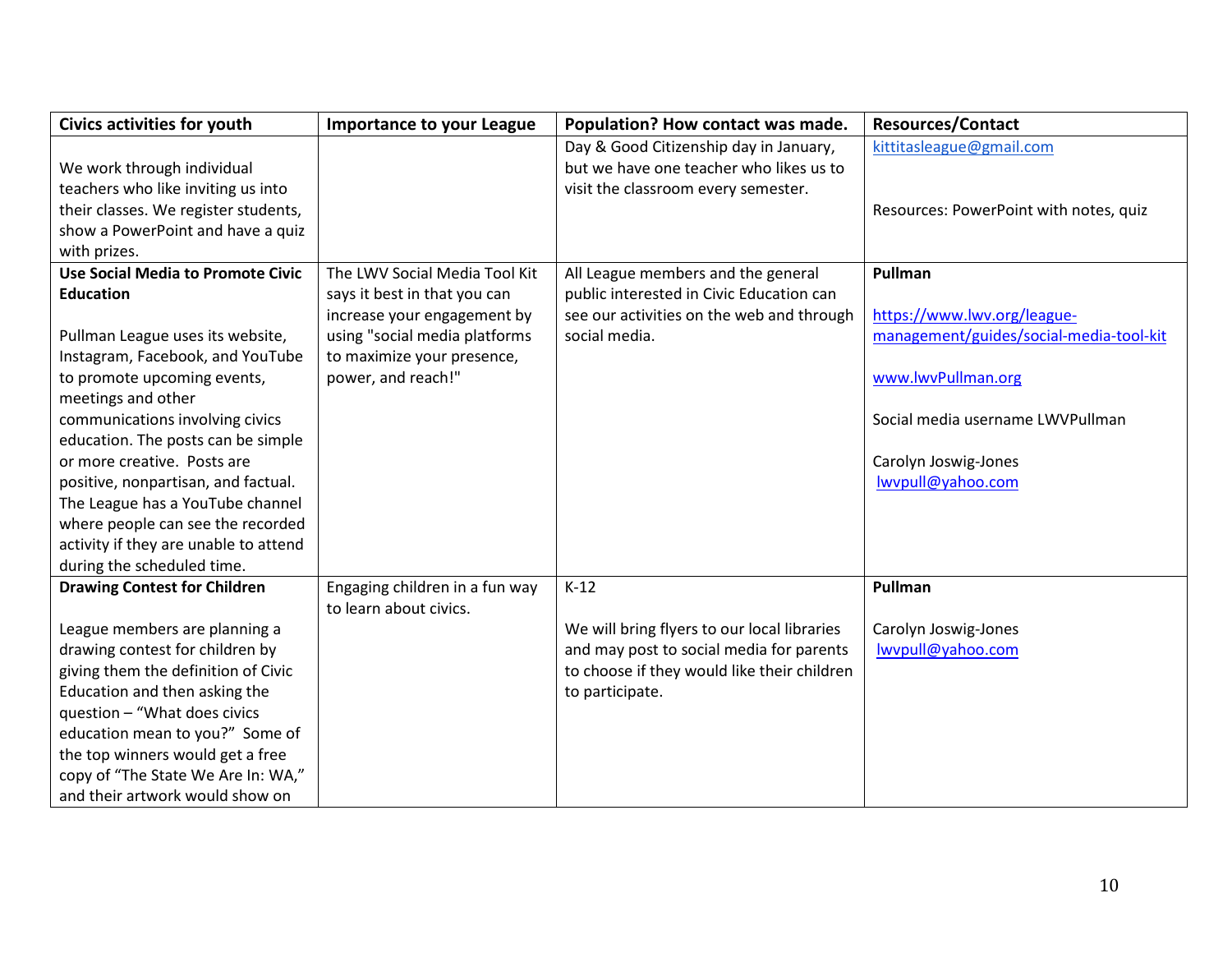| <b>Civics activities for youth</b>                                                | <b>Importance to your League</b> | Population? How contact was made.                                                        | <b>Resources/Contact</b>                                    |
|-----------------------------------------------------------------------------------|----------------------------------|------------------------------------------------------------------------------------------|-------------------------------------------------------------|
| our website and be used on social                                                 |                                  |                                                                                          |                                                             |
| media.                                                                            |                                  |                                                                                          |                                                             |
| <b>Donating Civics Textbooks</b>                                                  | We wanted the textbooks to be    | $K-12$                                                                                   | Pullman                                                     |
|                                                                                   | available to K-12 and            | Hand delivered to libraries                                                              |                                                             |
| LWV Pullman donated civics                                                        | homeschooled children            |                                                                                          | Lennis Boyer                                                |
| textbooks ("The State We're In:                                                   | interested in civics.            |                                                                                          | lwypull@yahoo.com                                           |
| Washington") to our local libraries                                               |                                  |                                                                                          |                                                             |
| in Pullman, Garfield-Palouse and                                                  |                                  |                                                                                          |                                                             |
| Colfax.                                                                           |                                  |                                                                                          |                                                             |
| <b>Small Towns and Small Islands</b>                                              | Members of the San Juan          | This contact was made through the                                                        | San Juan Islands                                            |
| <b>Make a Difference in Distributing</b>                                          | League believe civics education  | relationship that Chita Miller had with                                                  |                                                             |
| "The State We're In: WA"                                                          | is more important than ever in   | teachers and administrators from                                                         | <b>Contact Chita Miller</b>                                 |
| <b>Textbook</b>                                                                   | our schools.                     | working in, helping with school projects,                                                | chita.miller@gmail.com on making contacts                   |
|                                                                                   |                                  | and volunteering in schools over the                                                     | in the schools                                              |
| Thirty-eight "The State We're In:<br>WA" (8 <sup>th</sup> edition) textbooks were |                                  | years. She also asked for referrals on the<br>other islands for the teachers she had not |                                                             |
| distributed to schools in San Juan                                                |                                  |                                                                                          | Necia Quast for a copy of the letter with the<br>textbooks: |
| County by LWV.                                                                    |                                  | met.                                                                                     | collquas@aim.com                                            |
|                                                                                   |                                  | It is a good example of a League relying                                                 |                                                             |
| League member, Chita Miller,                                                      |                                  | on members to learn "whom you know"                                                      |                                                             |
| distributed the books to the public                                               |                                  | in local schools and meeting other                                                       |                                                             |
| and private schools and library on                                                |                                  | teachers through personal referrals.                                                     |                                                             |
| San Juan. Books designated for                                                    |                                  |                                                                                          |                                                             |
| Orcas and Lopez Island public and                                                 |                                  |                                                                                          |                                                             |
| private schools and libraries were                                                |                                  |                                                                                          |                                                             |
| mailed.                                                                           |                                  |                                                                                          |                                                             |
|                                                                                   |                                  |                                                                                          |                                                             |
| Accompanying these donated                                                        |                                  |                                                                                          |                                                             |
| textbooks was a positive letter from                                              |                                  |                                                                                          |                                                             |
| the president of the San Juan                                                     |                                  |                                                                                          |                                                             |
| League, Necia Quast.                                                              |                                  |                                                                                          |                                                             |
|                                                                                   |                                  |                                                                                          |                                                             |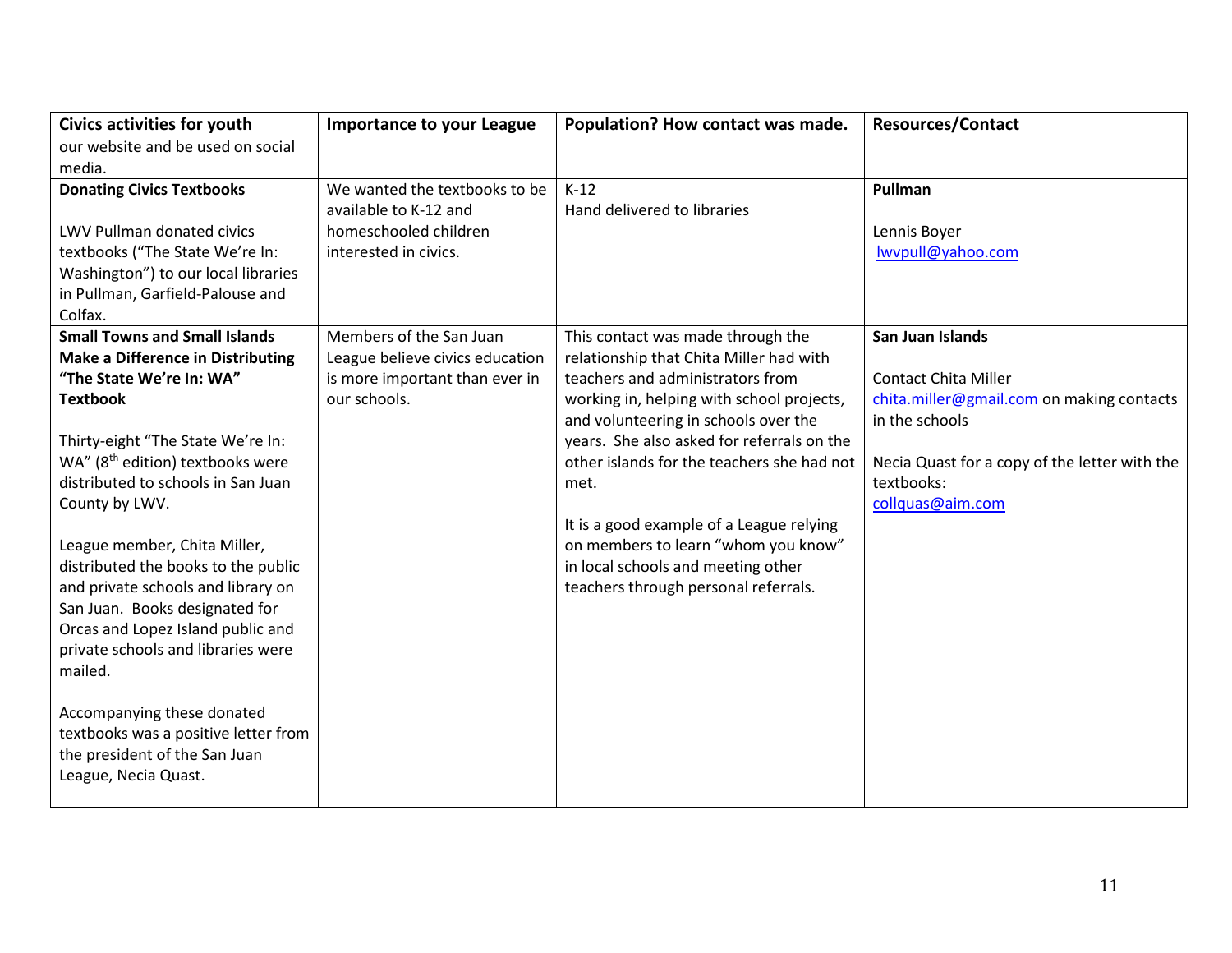| <b>Civics activities for youth</b>      | <b>Importance to your League</b> | Population? How contact was made.           | <b>Resources/Contact</b>                |
|-----------------------------------------|----------------------------------|---------------------------------------------|-----------------------------------------|
| <b>Youth Voting Ambassador Program</b>  | League members believe they      | Population served: high school, college/    | <b>Seattle/King County</b>              |
|                                         | need to meet young people        | young adults.                               |                                         |
| Seattle King County worked with         | where they are. Social media is  |                                             | <b>LWVSKC Voter Services</b>            |
| Voter Services to create a way for      | how they communicate and         | We asked our unit members to reach out      |                                         |
| youth to share relevant                 | how they will get their voting   | to all their youth contacts (children,      | https://www.lwvskc.org/youth-voting-    |
| (nonpartisan) voter information         | information.                     | grandchildren, friends) to encourage        | ambassador.html                         |
| and reminders via social media.         |                                  | them to sign on as a Youth Voting           |                                         |
|                                         |                                  | Ambassadors.                                |                                         |
| <b>Community College Voter</b>          | This League unit wants to do     | College level students (ages 18+)           | <b>Seattle King County</b>              |
| Registration                            | outreach and register as many    |                                             | <b>Enumclaw</b>                         |
|                                         | college level students as        | League members talked to the                |                                         |
| We set up a display of voting           | possible.                        | administrative assistant at the front desk, | Cathy Dormaier                          |
| Information at the Green River          |                                  | explained our goal and asked for her        | info@seattlelwv.org                     |
| Community College Campus in             |                                  | assistance in helping to inform students    |                                         |
| Enumclaw.                               |                                  | about the information.                      | We displayed voter information from the |
|                                         |                                  |                                             | LWV and WA State.                       |
|                                         |                                  |                                             |                                         |
| <b>Presenting at High School Civics</b> | This unit's goal is to do        | High School students in grades 9-12.        | <b>Seattle King County</b>              |
| <b>Classes and Registering Students</b> | outreach to local high school    |                                             | <b>Enumclaw</b>                         |
| to Vote                                 | students and to register as      | League members contacted the local          |                                         |
|                                         | many as possible to vote.        | media specialist at the school who acted    | Cathy Dormaier                          |
| League members registered               |                                  | as our liaison.                             | info@seattlelwv.org                     |
| Enumclaw High School students to        |                                  |                                             |                                         |
| vote during their lunch hour in the     |                                  |                                             | Voter registration forms                |
| cafeteria.                              |                                  |                                             |                                         |
|                                         |                                  |                                             |                                         |
| League members also were invited        |                                  |                                             |                                         |
| into a Civics/Social Studies            |                                  |                                             |                                         |
| classroom, talked to the students       |                                  |                                             |                                         |
| about the importance of voting and      |                                  |                                             |                                         |
| registered them to vote.                |                                  |                                             |                                         |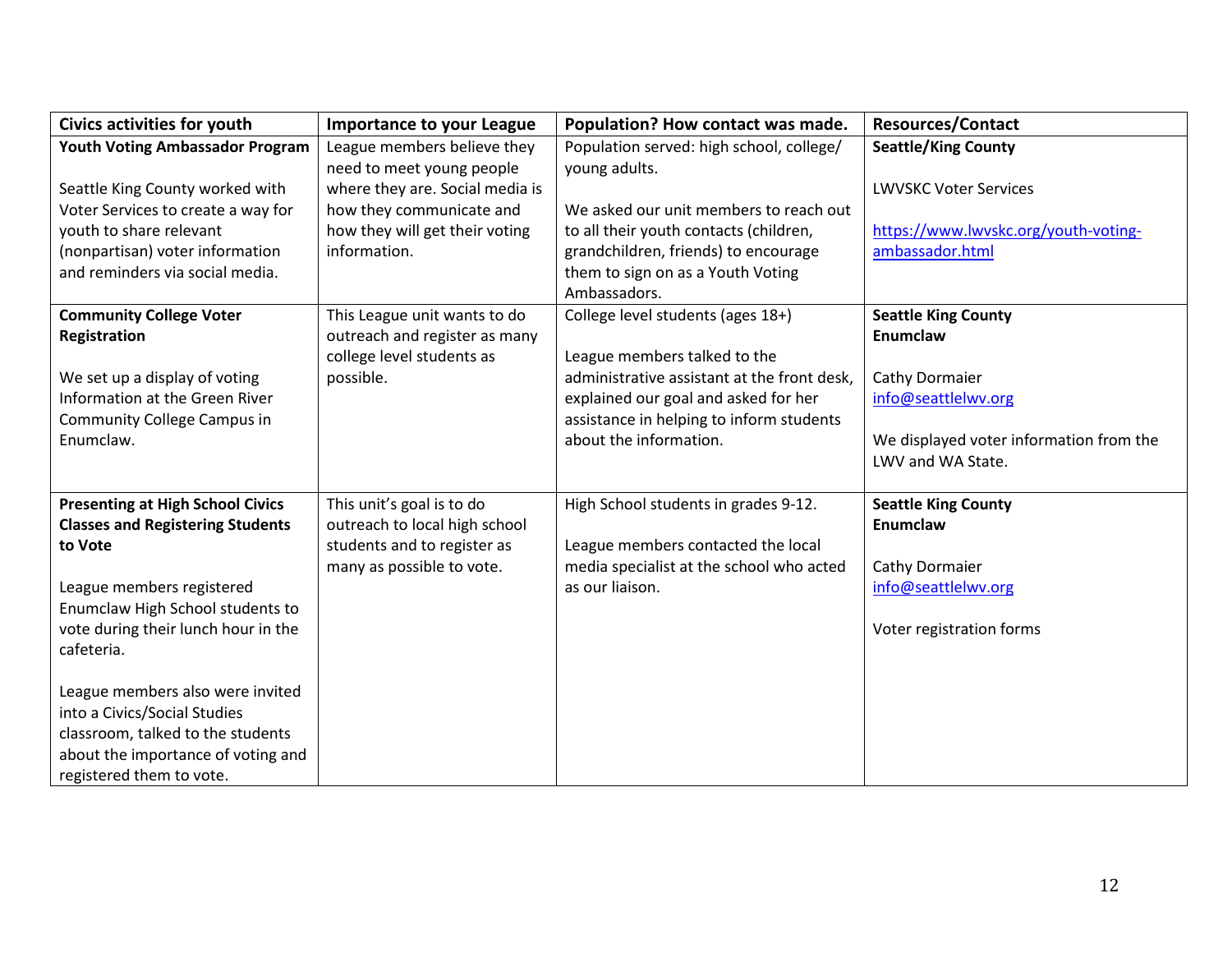| <b>Civics activities for youth</b>                | <b>Importance to your League</b>   | Population? How contact was made.          | <b>Resources/Contact</b>                 |
|---------------------------------------------------|------------------------------------|--------------------------------------------|------------------------------------------|
| <b>Registering Voters of all Ages at</b>          | It is important to ensure that     | League members registered all ages, but    | <b>Seattle King County</b>               |
| the Enumclaw Street Fair                          | all eligible voters are registered | their target group was ages 16-18 year     | Enumclaw                                 |
|                                                   | prior to all elections.            | olds. League members made contact          |                                          |
| We registered all eligible ages of                |                                    | face-to-face.                              | Cathy Dormaier                           |
| voters at our Enumclaw                            |                                    |                                            | info@seattlelwv.org                      |
| Street Fair.                                      |                                    |                                            |                                          |
|                                                   |                                    |                                            | Besides the paper forms for voter        |
|                                                   |                                    |                                            | registration, we showed the youth how to |
|                                                   |                                    |                                            | register using their cell phones.        |
| "Politics is Learning by Doing"                   | It provides tools for young        | Shoreline CC (SCC) students, including     | <b>Seattle King County</b>               |
|                                                   | people to advocate for their       | Running Start students (16 years and       | <b>North Seattle</b>                     |
| One hour workshop to help college                 | issues and empowers them to        | older).                                    |                                          |
| students become politically active                | get politically involved.          |                                            | Judy Deiro                               |
| by having students identify the                   |                                    | Note: SCC has a very diverse student       | judy.deiro@gmail.com                     |
| issues that concern them,                         |                                    | population, especially Asian and African   |                                          |
| brainstorm ways to address the                    |                                    | American.                                  |                                          |
| issue, develop an ACTION PLAN,                    |                                    |                                            |                                          |
| and then commit to their first step.              |                                    | Our League unit has long-standing          |                                          |
| Workshop was done in                              |                                    | relationship with SCC for voter            |                                          |
| collaboration with the Student                    |                                    | registration activities and to collaborate |                                          |
| Government of Shoreline                           |                                    | with joint activities.                     |                                          |
| Community College.                                |                                    |                                            |                                          |
|                                                   |                                    |                                            |                                          |
| Would be appropriate for high<br>school students. |                                    |                                            |                                          |
| <b>LWV-SKC Annual Action Workshop</b>             | An introduction to the LWV as      | Population served were Shoreline           | <b>Seattle King Country</b>              |
| was held at Shoreline Community                   | well as providing tools for        | Community College (SCC) students,          | <b>North Seattle</b>                     |
| College.                                          | young people to advocate for       | including Running Starts students (16      |                                          |
|                                                   | their issues                       | years and older).                          | No contact needed. If local Leagues have |
| Approximately 20+ students                        |                                    |                                            | developed a relationship with their      |
| attended for free.                                |                                    | Reached out to established contacts that   | County's Community College, the Leagues  |
|                                                   |                                    | North Seattle Unit has at SCC. They were   | can approach them to hold their local    |
|                                                   |                                    |                                            | workshops there.                         |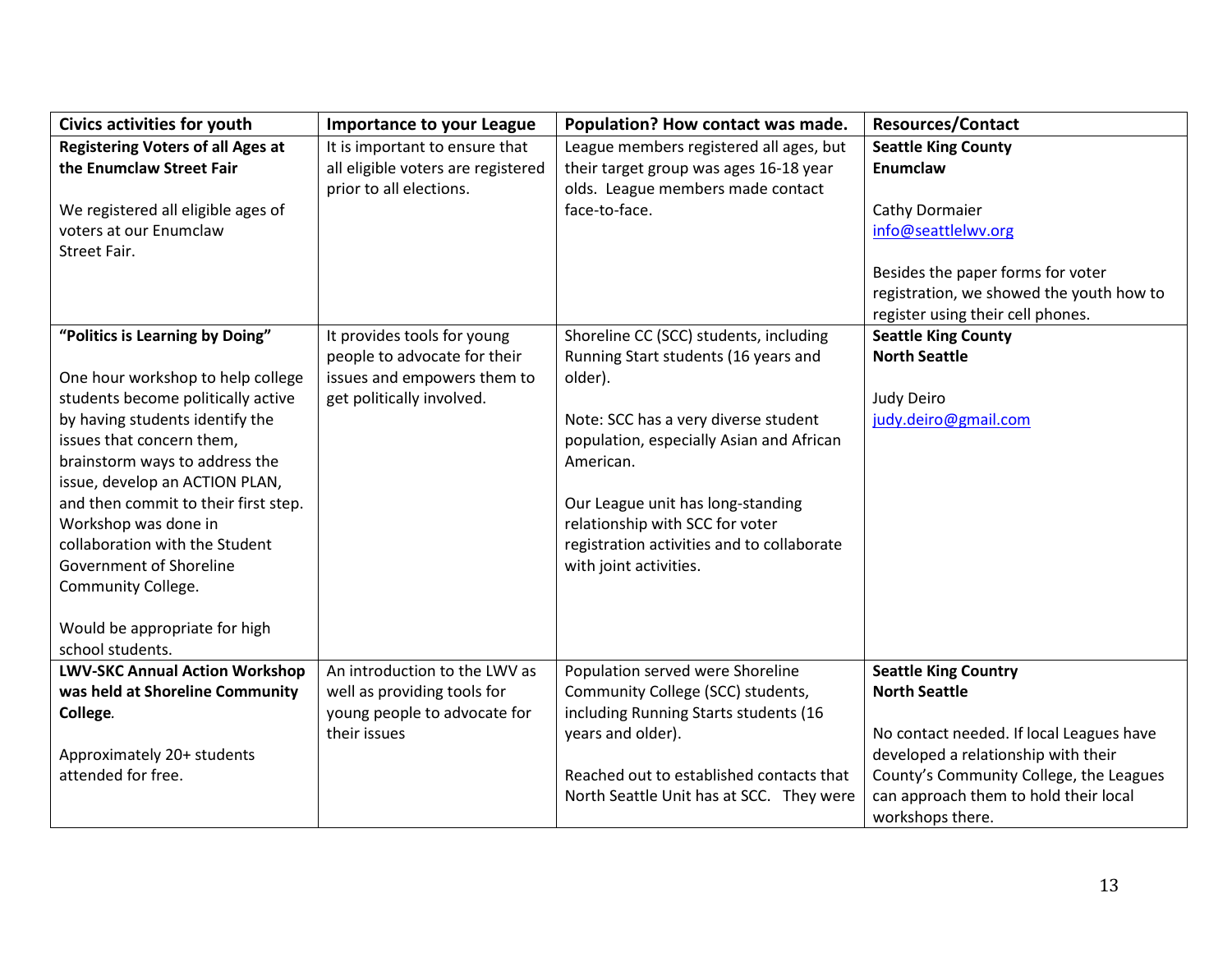| <b>Civics activities for youth</b>                                                                                                                                                                                                                                                                 | <b>Importance to your League</b>                                                                                                | Population? How contact was made.                                                                                                                                                                                | <b>Resources/Contact</b>                                                                                                                    |
|----------------------------------------------------------------------------------------------------------------------------------------------------------------------------------------------------------------------------------------------------------------------------------------------------|---------------------------------------------------------------------------------------------------------------------------------|------------------------------------------------------------------------------------------------------------------------------------------------------------------------------------------------------------------|---------------------------------------------------------------------------------------------------------------------------------------------|
|                                                                                                                                                                                                                                                                                                    |                                                                                                                                 | happy to share available building space                                                                                                                                                                          |                                                                                                                                             |
|                                                                                                                                                                                                                                                                                                    |                                                                                                                                 | on a weekend.                                                                                                                                                                                                    |                                                                                                                                             |
| <b>Youth Voting Ambassador Program</b>                                                                                                                                                                                                                                                             | This provides a means of                                                                                                        | Young voters (18 and older)                                                                                                                                                                                      | <b>Seattle King County</b>                                                                                                                  |
|                                                                                                                                                                                                                                                                                                    | connecting youth with youth,                                                                                                    |                                                                                                                                                                                                                  | <b>North Seattle</b>                                                                                                                        |
| Would you like to help the League                                                                                                                                                                                                                                                                  | meeting them "where they're                                                                                                     | North Seattle Unit created the program                                                                                                                                                                           |                                                                                                                                             |
| of Women Voters (LWV) get more                                                                                                                                                                                                                                                                     | at" with social media,                                                                                                          | with the assistance of LWV-SKC Voter                                                                                                                                                                             | Susan Vossler                                                                                                                               |
| of your friends involved in the next                                                                                                                                                                                                                                                               | encouraging their peers to vote                                                                                                 | Services. League members then reached                                                                                                                                                                            | vosslers66@gmail.com                                                                                                                        |
| election?                                                                                                                                                                                                                                                                                          |                                                                                                                                 | out to any youth connections they had to                                                                                                                                                                         | Sarah Phillips                                                                                                                              |
|                                                                                                                                                                                                                                                                                                    |                                                                                                                                 | personally invite them to join the                                                                                                                                                                               | sarah.phillips@comcast.net                                                                                                                  |
| Become a Youth Voting                                                                                                                                                                                                                                                                              |                                                                                                                                 | program.                                                                                                                                                                                                         |                                                                                                                                             |
| Ambassador! As a Youth Voting                                                                                                                                                                                                                                                                      |                                                                                                                                 |                                                                                                                                                                                                                  | Google search: LWV Youth Voting                                                                                                             |
| Ambassador, you will be provided a                                                                                                                                                                                                                                                                 |                                                                                                                                 |                                                                                                                                                                                                                  | Ambassador Program                                                                                                                          |
| toolkit for regular postings on your                                                                                                                                                                                                                                                               |                                                                                                                                 |                                                                                                                                                                                                                  |                                                                                                                                             |
| social media platform(s) to instruct                                                                                                                                                                                                                                                               |                                                                                                                                 |                                                                                                                                                                                                                  |                                                                                                                                             |
| and encourage your 18 year-old                                                                                                                                                                                                                                                                     |                                                                                                                                 |                                                                                                                                                                                                                  |                                                                                                                                             |
| friends living anywhere in the                                                                                                                                                                                                                                                                     |                                                                                                                                 |                                                                                                                                                                                                                  |                                                                                                                                             |
| United States to register to vote                                                                                                                                                                                                                                                                  |                                                                                                                                 |                                                                                                                                                                                                                  |                                                                                                                                             |
| and then to vote in the next                                                                                                                                                                                                                                                                       |                                                                                                                                 |                                                                                                                                                                                                                  |                                                                                                                                             |
| election.                                                                                                                                                                                                                                                                                          |                                                                                                                                 |                                                                                                                                                                                                                  |                                                                                                                                             |
|                                                                                                                                                                                                                                                                                                    |                                                                                                                                 |                                                                                                                                                                                                                  |                                                                                                                                             |
|                                                                                                                                                                                                                                                                                                    |                                                                                                                                 |                                                                                                                                                                                                                  |                                                                                                                                             |
|                                                                                                                                                                                                                                                                                                    |                                                                                                                                 |                                                                                                                                                                                                                  |                                                                                                                                             |
|                                                                                                                                                                                                                                                                                                    |                                                                                                                                 |                                                                                                                                                                                                                  |                                                                                                                                             |
|                                                                                                                                                                                                                                                                                                    |                                                                                                                                 |                                                                                                                                                                                                                  |                                                                                                                                             |
|                                                                                                                                                                                                                                                                                                    |                                                                                                                                 |                                                                                                                                                                                                                  |                                                                                                                                             |
|                                                                                                                                                                                                                                                                                                    |                                                                                                                                 |                                                                                                                                                                                                                  |                                                                                                                                             |
|                                                                                                                                                                                                                                                                                                    |                                                                                                                                 |                                                                                                                                                                                                                  |                                                                                                                                             |
|                                                                                                                                                                                                                                                                                                    |                                                                                                                                 |                                                                                                                                                                                                                  |                                                                                                                                             |
|                                                                                                                                                                                                                                                                                                    |                                                                                                                                 |                                                                                                                                                                                                                  |                                                                                                                                             |
|                                                                                                                                                                                                                                                                                                    |                                                                                                                                 |                                                                                                                                                                                                                  |                                                                                                                                             |
|                                                                                                                                                                                                                                                                                                    |                                                                                                                                 |                                                                                                                                                                                                                  |                                                                                                                                             |
| Online Voter Registration event-<br>Power Point for registering via a<br>laptop or cell phone<br>Since we were unable to do our<br>usual in-person voter registration<br>during the Pandemic, we figured<br>out how to hold a remote<br>registration event at two different<br>local high schools. | This was a way to maintain our<br>relationships with schools and<br>teachers in the Northshore and<br>Lake WA school districts. | High school students<br>We have established contacts in the<br>Northshore and Lake WA high schools<br>over the past several years for voter<br>registration. Includes principals and<br>social studies teachers. | <b>Seattle King County</b><br><b>North Seattle</b><br>Susan Vossler<br>vosslers66@gmail.com<br>Sarah Phillips<br>sarah.phillips@comcast.net |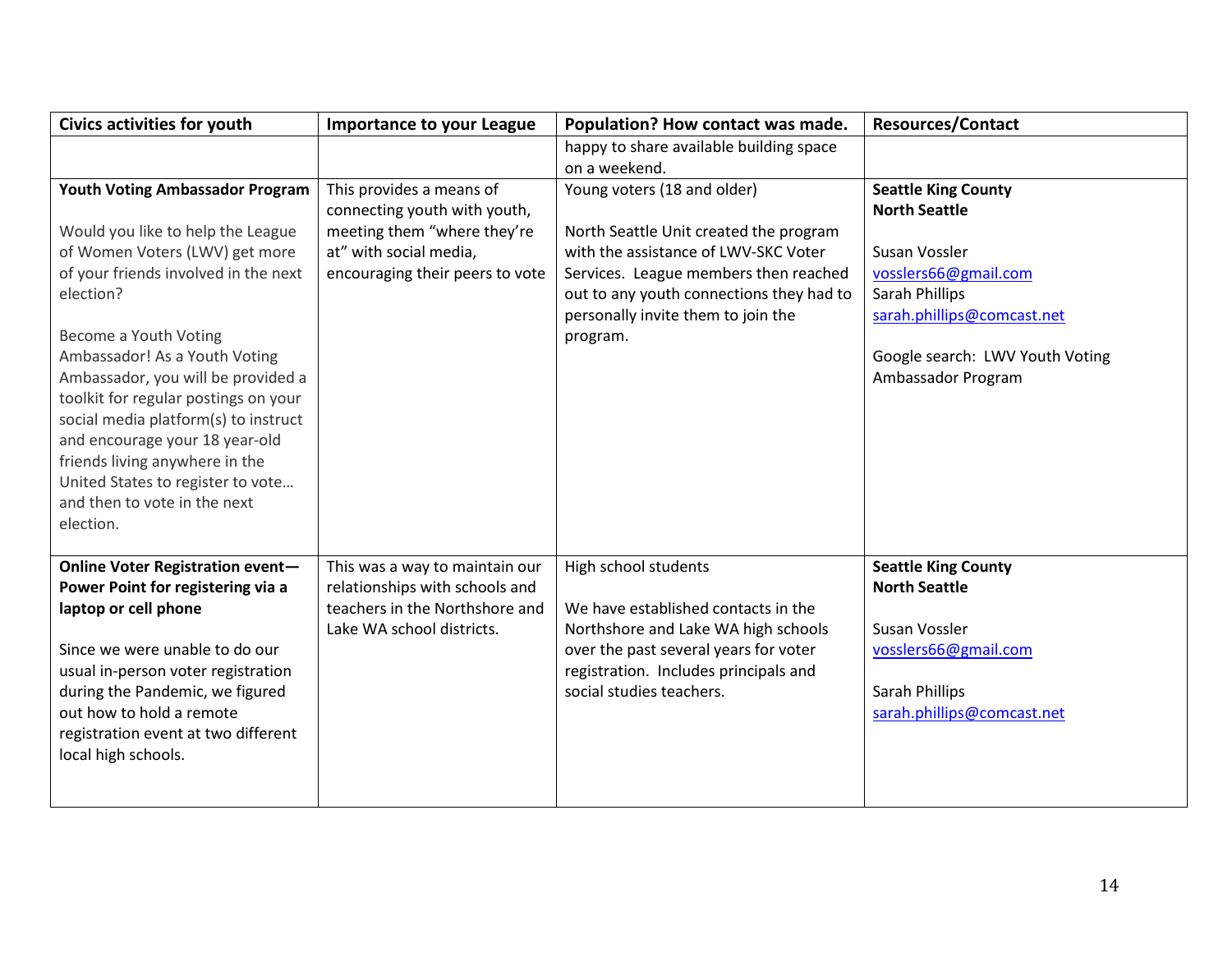| Civics activities for youth          | <b>Importance to your League</b>     | Population? How contact was made.          | <b>Resources/Contact</b>                      |
|--------------------------------------|--------------------------------------|--------------------------------------------|-----------------------------------------------|
| Reading Civics Books to 3rd Graders  | Snohomish League's Centennial        | Read to over 1800 students, targeting      | <b>Snohomish County</b>                       |
| in School Libraries                  | Committee saw a need: share          | third grade classes, as that is the time   |                                               |
|                                      | the little known history of          | OSPI said that student brains begin to     | Can share letter to the principals and        |
| To honor women's suffrage during     | women's right to vote to             | think beyond their community.              | librarians. It explains the two donated       |
| the centennial year, over 45         | children. Thanks to a                |                                            | books.                                        |
| members went to 67 schools,          | <b>Washington Historical Society</b> | Reached out to all the school districts in | Information on the two grants:                |
| usually their local elementary       | grant, "Votes for Women,"            | our county for fair representation.        | contact Rita Ireland, irelandri@gmail.com     |
| schools, to read a fun read-aloud    | books were purchased.                | (Emphasis on diversity, incl. Tulalip      |                                               |
| book about two suffragists on a      |                                      | Elementary and school populations with     | Book read to students:                        |
| perilous journey.                    | League members loved getting         | more free, reduced lunch.)                 | https://www.goodreads.com/book/show/2         |
|                                      | to know their local school, with     |                                            | 8588035-around-america-to-win-the-vote        |
| Two books were donated to the        | an easy 20-minute reading            | Contact was made via League letter to      | Other, diverse book donated:                  |
| school's library. Centennial         | lesson (many in costume,)            | principals and librarians in the fall of   | https://www.amazon.com/Bold-Brave-            |
| committee designed a bookplate &     |                                      | 2019, w/ a follow-up letter. Finding       | Heroes-Women-Right/dp/052557901X              |
| adhered all stickers to books.       | Once they heard about others         | emails online was laborious, but a         |                                               |
|                                      | reading to friendly, interested      | pattern emerged.                           | YouTube of story read by Ireland              |
| Members shared personal tips at      | children, more members               |                                            | https://www.youtube.com/watch?v=IQYFV         |
| unit meetings - how they             | wanted to participate.               | A team of League volunteers helped.        | BzHYWU&t=2s                                   |
| introduced story, etc. Photos and    | Members liked the "get in 'n         |                                            |                                               |
| suggestions were placed in the       | out" activity, rather than           |                                            |                                               |
| League's website and The Voter.      | joining a long-standing              |                                            |                                               |
|                                      | committee.                           |                                            |                                               |
| Completed: Sept.-2019 to Jan.        |                                      |                                            |                                               |
| 2020                                 |                                      |                                            |                                               |
| <b>Interview the Teen Activists!</b> | League members must stay             | Local youth, League members and the        | <b>Snohomish County</b>                       |
| LWVSC's radio program                | current and honor youth when         | community                                  | Contact Karen Crowley at                      |
| "Magazine on the Air"                | we can. League member and            |                                            | karenacrowley@gmail.com                       |
|                                      | radio host, Karen Crowley,           | Two girl cousins from Jackson High         |                                               |
| KSER, 90,7 FM, Everett. "Civic       | decided to interview the teens       | initiated the Seattle Climate March,       | Podcast is posted on our League website.      |
| Education on the Air": Four          | who were making headlines in         | where Snohomish and King Co. Leaguers      | Go to "Civic Education on the Air". Scroll to |
| passionate high school students &    | the local news.                      | registered voters.                         | Next Gen Democracy.                           |
| their advisors share what they've    |                                      |                                            | https://lwvsnoho.org/content.aspx?page i      |
| done, why, and how to engage         |                                      |                                            | d=22&club id=108940&module id=472524          |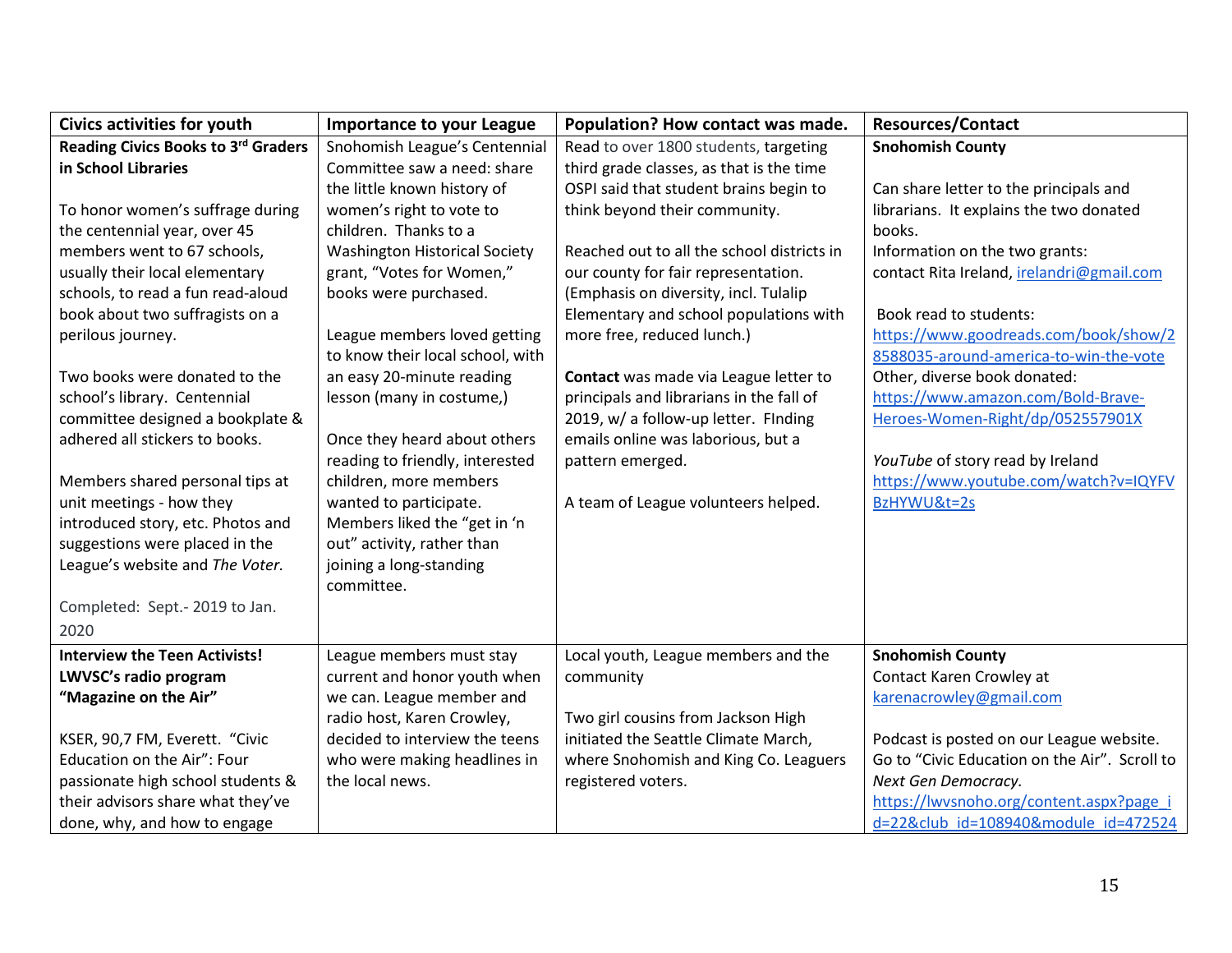| Civics activities for youth             | <b>Importance to your League</b> | Population? How contact was made.           | <b>Resources/Contact</b>                |
|-----------------------------------------|----------------------------------|---------------------------------------------|-----------------------------------------|
| others. Climate marches,                | League members (& the            | Three others were selected to be on the     |                                         |
| Snohomish Clty Teen Council, etc.       | community) can listen to the     | Snohomish Youth Council. Great              |                                         |
|                                         | radio program live or later,     | discussion - impressive teens. Advisors     |                                         |
|                                         | from the Snohomish League's      | shared insights.                            |                                         |
|                                         | website.                         |                                             |                                         |
| <b>Honoring Martin Luther King with</b> | Snohomish League must invest     | Black teens of a local church were at a     | <b>Snohomish County</b>                 |
| <b>Voter Education at the Local</b>     | and say yes to new youth         | special event honoring the 57th             | Contact DEI leader and current LWVSC    |
| Church                                  | partnerships even during         | Anniversary of Dr. King's "I Have A         | President, Jeanne Crevier, for more     |
|                                         | Covid? You bet! LWVSC            | Dream" speech.                              | information:                            |
| Members agreed to partner when          | members used safety measures     |                                             | jeannemcrevier@gmail.com                |
| NAACP contacted the League to           | ok'd by the Board -- outdoors,   | Contact was made when the NAACP             |                                         |
| provide voter outreach to youth         | two tables to separate teen      | asked a DEI-focused League member to        | She can describe in more detail how she |
| group at Mill Creek Foursquare          | voter registration, and all in   | contact the LWVSC Black Heritage            | developed her contacts with those in    |
| Church in August 2020.                  | masks.                           | Committee. They, in turn, asked for voter   | Snohomish County's NAACP.               |
|                                         |                                  | information and registration for the        |                                         |
| Registered ten teens. Provided          | One League member's              | church's youth group.                       |                                         |
| civic information on how to             | response: "Seeing their          |                                             |                                         |
| propose a bill to state legislature     | enthusiasm and sense of          |                                             |                                         |
| and what they can do to support a       | belonging, of being accepted as  |                                             |                                         |
| bill as it moves through a session.     | adults - that was a hugely       |                                             |                                         |
|                                         | gratifying experience."          |                                             |                                         |
| <b>Farmer Frog Collaboration with</b>   | Such a valuable asset to show    | Elementary students (1st - 6th graders)     | Snohomish                               |
| <b>Chase Lake Elementary and LWVSC</b>  | children how to grow food - it   | from Chase Lake and their families. Some    | Farmer Frog, an environmental           |
| <b>Natural Resources Committee</b>      | plants the seed of hope as well  | League members collaborated with many       | organization from Woodinville           |
|                                         | as vegetables for those in need. | parents to set up the garden spaces.        | https://farmerfrog.org                  |
| For three years, eight members          |                                  |                                             |                                         |
| joined staff and parents at local       | Members enjoyed doing            | Students of special needs also              | Contact: (425) 210-5541.                |
| school garden. From classroom           | different tasks. Some helped     | participated.                               |                                         |
| learning to digging in the dirt,        | plan with staff; some stayed     |                                             | League contact:                         |
| planting vegetables, to watering for    | outdoors with 2nd and 3rd        | Families with food insecurities were given  | Cyndy Norman                            |
| a month each summer, League             | graders - although it varied     | first opportunities to reap the benefits in | normans365@gmail.com                    |
| members found that being in a           | each year. Some only watered     | the summer.                                 |                                         |
|                                         | in the summers.                  |                                             |                                         |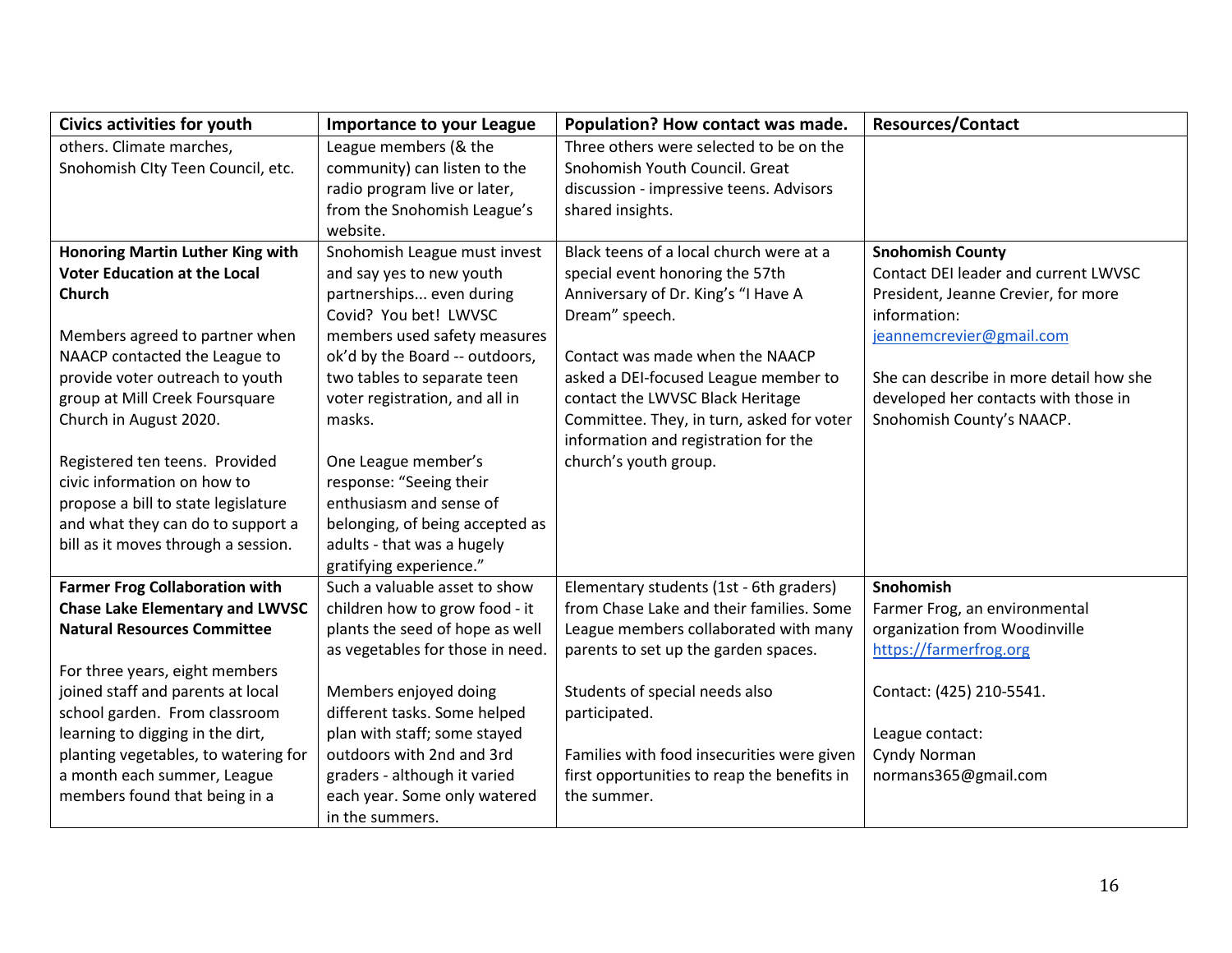| <b>Civics activities for youth</b>                  | <b>Importance to your League</b>                                 | Population? How contact was made.                              | <b>Resources/Contact</b>                      |
|-----------------------------------------------------|------------------------------------------------------------------|----------------------------------------------------------------|-----------------------------------------------|
| garden with excited students is                     |                                                                  |                                                                |                                               |
| thrilling.                                          | Project was disbanded after                                      |                                                                |                                               |
|                                                     | lead teacher retired.                                            |                                                                |                                               |
| <b>Centennial Year: "Where's</b>                    | A good opportunity to involve                                    | Kids age 7-14, young ones and their                            | <b>Snohomish County</b>                       |
| Missouri Hanna?" Children's                         | children & League members                                        | parent(s).                                                     | Scavenger Hunt materials can be mailed:       |
| <b>Scavenger Hunt in Edmonds</b>                    | with fun and suffrage history.                                   |                                                                | some pamphlets/ directions still available.   |
|                                                     | Would support businesses and                                     | League members would have                                      | Can digitally share screen shots to get idea. |
| This project was scheduled in June                  | a way to honor our state's first                                 | volunteered at 12 spots where the                              |                                               |
| of 2020, but was cancelled due to                   | woman publisher & suffragist.                                    | hidden puzzle was.                                             | Rita Ireland, LWVSC Centennial committee,     |
| the Pandemic. Kids would find                       | Alas, shops closed with Covid.                                   |                                                                | grant writer.                                 |
| image of Hanna in 12 shops &                        |                                                                  | Made contact for initial idea with City of                     | irelandri@gmail.com                           |
| historical spots, and would receive                 | Girl Scouts were contacted; a                                    | Edmonds - learned what is helpful to                           |                                               |
| a puzzle piece by a League member                   | Zoom was set up; and the                                         | obtain state & county grants to get an                         | Info: puzzlemaker.com. Create 12-piece        |
| in suffrage costume. All 12 pieces                  | scouts decided to take all                                       | interpretive panel of Missouri Hanna                           | puzzle: @ \$6 each                            |
| create a puzzle of Hanna. Prizes for                | materials and prizes to help                                     | erected in Edmonds.                                            |                                               |
| all who completed one.                              | their troops earn a "civics                                      |                                                                |                                               |
|                                                     | patch!"                                                          | Arts Director, Francis Chapman, said,                          |                                               |
|                                                     |                                                                  | "Involve kids!"                                                |                                               |
|                                                     |                                                                  |                                                                |                                               |
|                                                     |                                                                  | Girls: age 8 to 13 - from Grades 3 through                     |                                               |
|                                                     |                                                                  | 8.                                                             |                                               |
| <b>Feeding Youth at Cocoon House,</b>               | The Snohomish League's<br><b>Children's Services Committee</b>   | The teens vary every month at drop-in                          | <b>Snohomish County</b>                       |
| <b>Everett - An Ongoing Homeless</b>                |                                                                  | center. League members donate money                            | Cocoon House, website serves at-risk          |
| <b>Project by Children's Services</b><br>Committee. | began by trying to understand<br>child sex trafficking (apparent | to the Children's Services group for<br>monthly pizza dinners. | students in Snohomish County                  |
|                                                     | along busy roadway in                                            |                                                                | The Long Night, Film can be loaned to the     |
| On the last Monday of each month,                   | Snohomish County).                                               | Committee members take turns bringing                          | public, and our League can provide guest      |
| League members provide a meal at                    | They purchased The Long                                          | monthly meal to the center.                                    | speakers.                                     |
| U-Turn Drop-In Center of Cocoon                     | Night, a documentary about                                       |                                                                |                                               |
| House in Everett. It provides                       | sex trafficking of children in                                   | Every holiday, the LWVSC has a drive at                        | Contact Phyllis Busch, Children's Committee   |
| services to homeless youth.                         | America.                                                         | unit meetings that donates winter coats,                       | chair,                                        |
|                                                     |                                                                  | socks, hats, and gift cards of \$10 to \$50                    | phyllisbusch@gmail.com                        |
|                                                     |                                                                  | to the Cocoon House teens.                                     |                                               |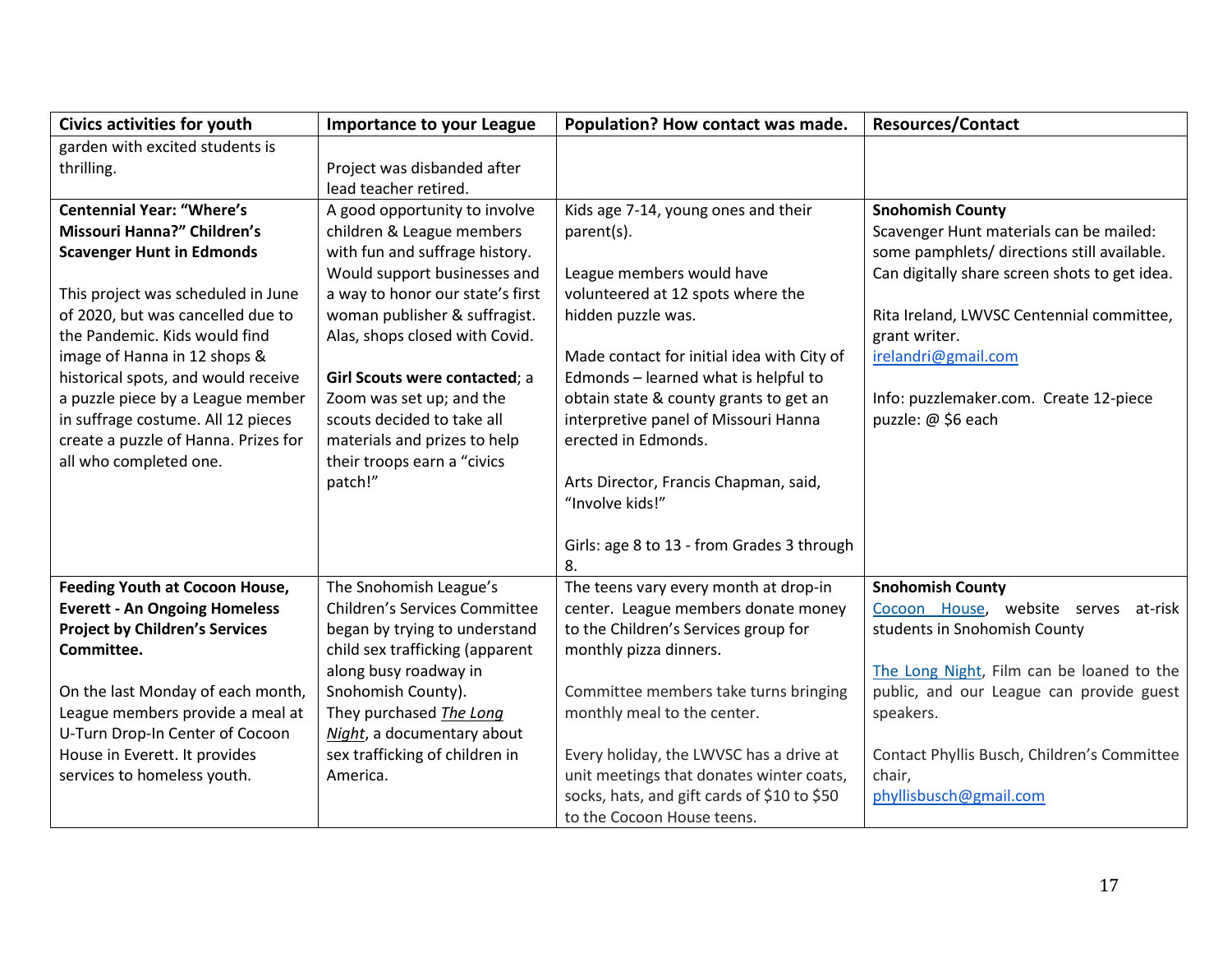| <b>Civics activities for youth</b>        | <b>Importance to your League</b> | Population? How contact was made.          | <b>Resources/Contact</b>                     |
|-------------------------------------------|----------------------------------|--------------------------------------------|----------------------------------------------|
| <b>LWVSC Children's Services</b>          | The film was shown to the        |                                            | This website provides great detail about the |
| Committee expanded their scope            | public numerous times --         |                                            | homeless project:                            |
| by looking at short-term and long-        | Edmonds Library/local church.    |                                            | https://www.lwysnoho.org/content.aspx?p      |
| term problems with homelessness.          | It became apparent that          |                                            | age id=22&club_id=108940&module_id=47        |
|                                           | homelessness was a big factor.   |                                            | 6690                                         |
| A completed 3-year study yielded          |                                  |                                            |                                              |
| what local agencies can do to             | The active group created a       |                                            |                                              |
| provide more help. They continue          | comprehensive, formal study      |                                            |                                              |
| to follow issues in the county.           | from 2016-2021, when they        |                                            |                                              |
|                                           | presented to the Board and all   |                                            |                                              |
|                                           | members - Zoom participation.    |                                            |                                              |
| <b>Connecting with High School Clubs:</b> | LWVSC realized it is "Who you    | 18 yr. old seniors registered.             | <b>Snohomish County</b>                      |
| <b>Registration Success,</b>              | know" to get into schools.       | 16 1/2 and 17 yr. olds preregistered Some  | <b>Contact Mary Ross</b>                     |
|                                           |                                  | initial teacher involvement - mostly       | mbucherross@gmail.com                        |
| 2018/2019. LWVSC VS Committee             | Social Studies teachers or Vice  | students.                                  |                                              |
| contacted seven schools in                | Principal shared their civic-    |                                            | Can provide League pop-up display sign       |
| Snohomish County. Approaches              | minded students' names. Email    | Each school was different:                 | info.                                        |
| varied.                                   | contact to start - then in-      | Mountlake Terrace Key Club members         |                                              |
|                                           | person meetings after school.    | were diverse-students of color.            | Can provide Registration slideshow in        |
| Jackson High: Collaborated w/             | (some schools.)                  | Enthusiastic bunch!                        | classrooms and insights from meetings w/     |
| "Social Activism Club" to register        |                                  |                                            | students.                                    |
| 101 students. Invited: Duncan             | League learned to give           | Everett High: athletes involved.           |                                              |
| Clauson, Snohomish County Voter           | ownership to student activists.  |                                            | Slide shows and descriptions of most         |
| Outreach.                                 | Make sure students' voices are   | Lynnwood High: Key Club                    | schools provided in older LWVSC website:     |
|                                           | heard. League members spent      |                                            | https://7d4.224.myftpupload.com/portfolio    |
| <b>Edmonds Woodway: Three League</b>      | less time behind tables, and     | Meadowdale: home-schooled senior, a        |                                              |
| members met with five seniors             | more time circulating lunch      | page at WA legislature, took sole          |                                              |
| monthly after school. Students set        | area w/ clipboards.              | responsibility. Only two friends & parent. | (Voter Services Chair, Jody, now retired.)   |
| up classroom registration visits,         |                                  | Less successful.                           |                                              |
| displayed posters, and the                | Only went once--but much         |                                            |                                              |
| Snohomish League's QR-coded               | "prep 'n hoopla" built around    | Email contact was first made to principals |                                              |
| registration posters in 2019. Plus        | one-day registration. Tall       | & vice principals. (Some were visited).    |                                              |
|                                           | LWVSC pop-up display sign at     | Asked which Social Studies teachers or     |                                              |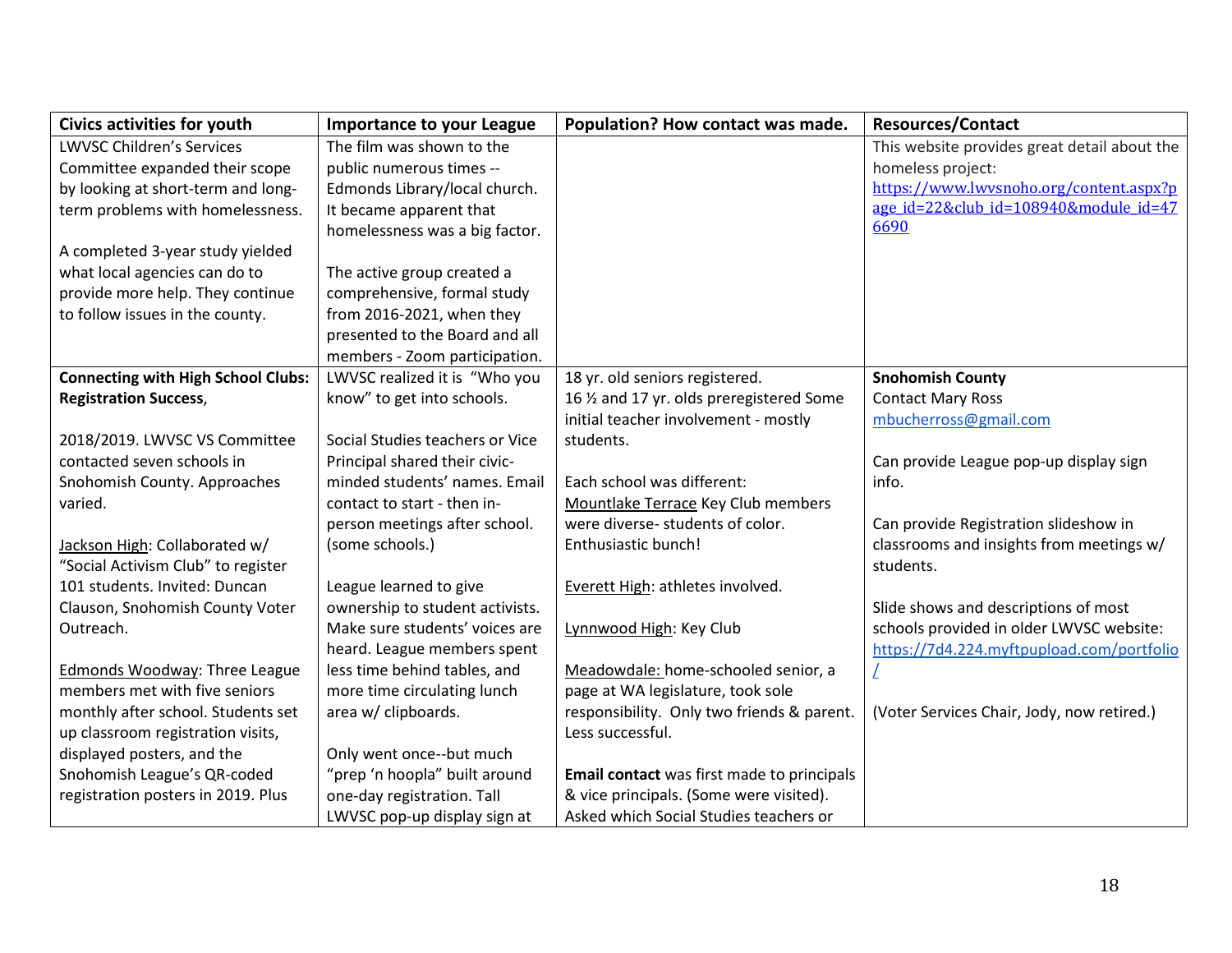| <b>Civics activities for youth</b>        | <b>Importance to your League</b> | Population? How contact was made.            | <b>Resources/Contact</b>              |
|-------------------------------------------|----------------------------------|----------------------------------------------|---------------------------------------|
| announcements, \$5 coffee gift card       | tables and decorated wall        | which clubs were the "movers and             |                                       |
| contests.                                 | posters by students for          | shakers." Teachers either asked for keen     |                                       |
|                                           | advertising. Timely student      | students or provided club contacts.          |                                       |
| 152 students registered.                  | registration photos on LWVSC     | League offered letters of                    |                                       |
| Mountlake Terrace: Key Club took          | website drew more League         | recommendation.                              |                                       |
| over! Powerful activists used             | member participants. (Photo      |                                              |                                       |
| school media/ newspaper and               | permission)                      |                                              |                                       |
| lunchtime music to drum up                |                                  |                                              |                                       |
| interest. 124 registered.                 |                                  |                                              |                                       |
| Local Legislators (Democrats and          |                                  |                                              |                                       |
| Republicans) were invited to EWHS.        |                                  |                                              |                                       |
| <b>Self-guided PowerPoint: Voting</b>     | A League member never knows      | Juniors & Seniors at Edmonds Woodway         | <b>Snohomish County</b>               |
| <b>Information and Registrations with</b> | when a past endeavor will be     | High School. Once students and teachers      | Mary Ross, League member & PowerPoint |
| <b>High School Social Studies</b>         | remembered. In this case, a      | evaluate it, slide show will be presented    | creator, "What Should You Know?"      |
| <b>Teachers during Pandemic</b>           | Social Studies high school       | to Freshmen and Sophomores; then sent        | Is willing to share PowerPoint.       |
|                                           | teacher made a surprise email    | to S.S. teachers across the Edmonds          | mbucherross@gmail.com                 |
| Can we provide a slide show of info       | request to a League member       | School District.                             |                                       |
| relevant to teens with online             | who had presented before. The    |                                              |                                       |
| registration (QR codes or paper) a        | League member quickly            | <b>Contact:</b> Leaguer Mary Ross happens to | Duncan Clauson,                       |
| week before Nov. 2nd? Yes!                | updated slide show with a        | receive surprise email request from          | Snohomish County Elections Outreach   |
|                                           | Zoom lesson from Snohomish       | Martin Louie, EWHS teacher, as he            | Duncan.clauson@sno.co.org             |
| Seen as a pilot program with input        | County Elections Outreach for    | remembered her from February 2020            |                                       |
| from teacher & seniors'                   | accuracy.                        | classroom visit, before Pandemic.            |                                       |
| suggestions, the slide show will go       |                                  |                                              |                                       |
| to all social studies classes at          | Teacher hoped it would be        |                                              |                                       |
| Edmonds Woodway High School.              | provided before the Nov. 2nd     |                                              |                                       |
| Then to four other high schools in        | election and still in time to    |                                              |                                       |
| Edmonds School District.                  | register new voters.             |                                              |                                       |
|                                           |                                  |                                              |                                       |
| League member, Mary Ross,                 | For sure, a fast turn-around     |                                              |                                       |
| provided PowerPoint and materials         | as the League cannot             |                                              |                                       |
| to teacher at school door via flash       | disappoint when it comes to      |                                              |                                       |
| drive - due to "closed door policy".      | working with youth!              |                                              |                                       |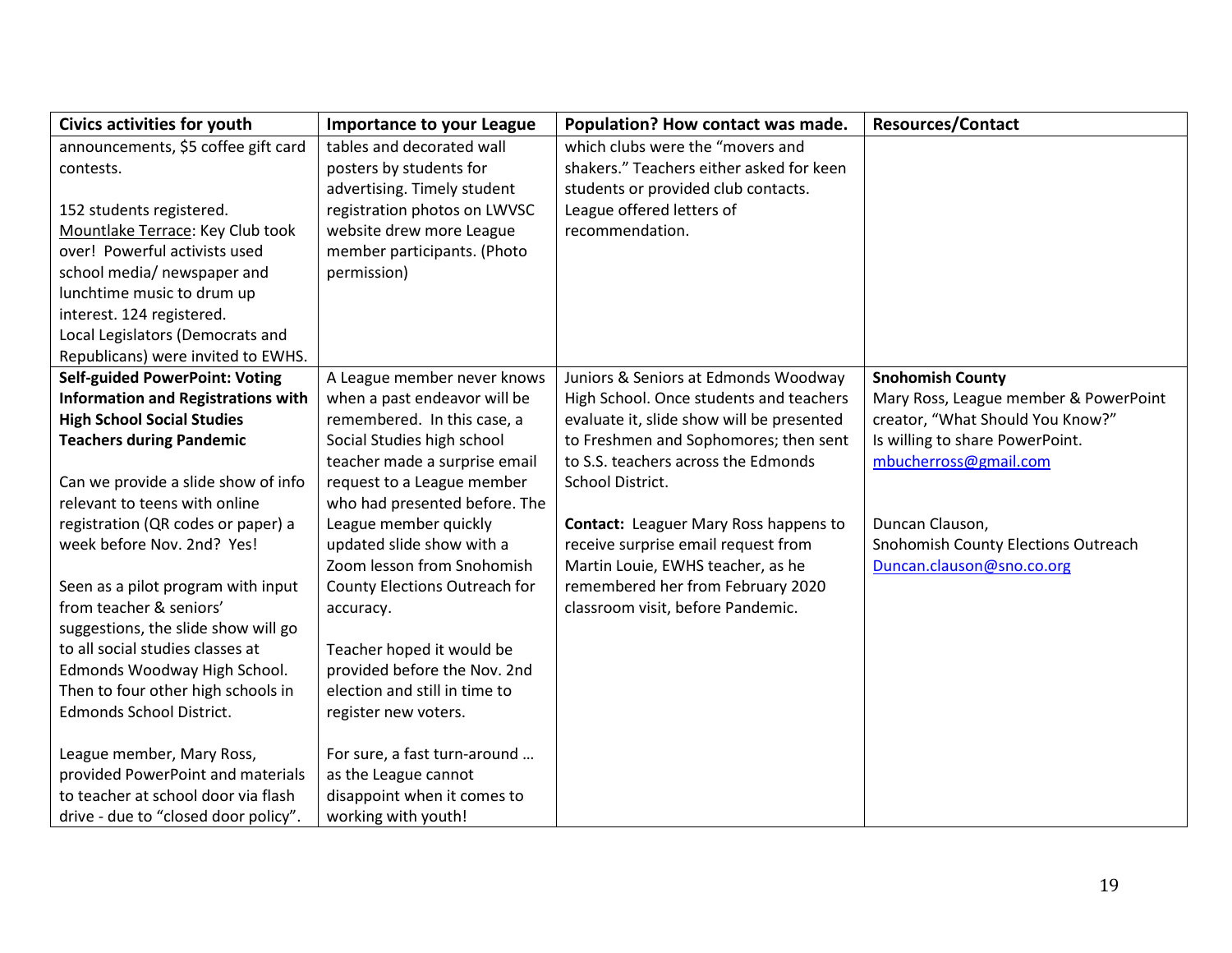| <b>Civics activities for youth</b>                                     | <b>Importance to your League</b>                                | Population? How contact was made.                      | <b>Resources/Contact</b>                 |
|------------------------------------------------------------------------|-----------------------------------------------------------------|--------------------------------------------------------|------------------------------------------|
| Self-guided notes were also                                            |                                                                 |                                                        |                                          |
| provided for teachers, making civics<br>lesson easy to show.           |                                                                 |                                                        |                                          |
| "Promoting Voting" at Girls on the                                     | Members of our League                                           | How cool is that? Engage with young                    | <b>Snohomish County</b>                  |
| Run (GOTR): a 5K Running Event,                                        | formed a partnership with Girls                                 | women, our future leaders and                          | Contact Lynn Carpenter,                  |
|                                                                        | on the Run, an after school                                     | businesswomen who will remember the                    | lynnbcarpenter@yahoo.com                 |
| Aqua Sox Stadium, Everett, WA,                                         | program that "inspires young                                    | League's presence in a fun way.                        |                                          |
| June 2019. Goal was to reach out to                                    | girls to be joyful, healthy, and                                |                                                        | Or Jeanne Crevier,                       |
| young girls and their families to                                      | confident".                                                     | Connections were also made with                        | jeannemcrevier@gmail.com                 |
| teach about rank choice voting.                                        |                                                                 | parents of the girls who were in the 5K                |                                          |
|                                                                        | This 501c3 organization was                                     | Run.                                                   | Girls on the Run website:                |
| Five League members created a                                          | glad to have the League                                         |                                                        | <b>Our Organization   GOTR Snohomish</b> |
| ballot box and asked participants to                                   | provide civic opportunities.                                    | It was noted that more members would                   |                                          |
| do a ranked choice vote for their                                      |                                                                 | have been helpful, as it took a long while             |                                          |
| favorite ice cream flavor.                                             | League member, Jeanne                                           | to count all the ballots at the end of the             |                                          |
|                                                                        | Crevier, was contacted by one                                   | day!                                                   |                                          |
| They were given a sticker with the                                     | of the Founders of the GOTR,                                    |                                                        |                                          |
| League logo and our website - to                                       | who is the daughter of an                                       |                                                        |                                          |
| learn results of their favorite flavor!                                | active League member, Lynn                                      |                                                        |                                          |
|                                                                        | Carpenter. More members                                         |                                                        |                                          |
|                                                                        | want to help next June 2022.                                    |                                                        |                                          |
| <b>Simply Sharing: League paint</b>                                    | Q: What to do with leftover                                     | Snohomish County Girl Scout troop of                   | <b>Snohomish County</b>                  |
| supplies go to local Girl Scouts.                                      | paints?                                                         | 5th-6 <sup>th</sup> graders. They paint rocks and find |                                          |
| <b>Continue the Vote! message</b>                                      |                                                                 | strategic places to put them.                          | Rita Ireland, League member              |
| before November Election.                                              | A: Partner with a local kids                                    |                                                        | irelandri@gmail.com                      |
|                                                                        | organization!                                                   | LWVSC members joined creative forces                   |                                          |
| League members who painted<br>"Vote rocks" shared their                | LWVSC group of six decided to<br>contact Girl Scouts- Snohomish | outdoors this summer on League                         | Jen Winkler, future LWVSC President,     |
|                                                                        |                                                                 | member's deck. Group consensus w/                      | jenwinckler@gmail.com                    |
| paints/brush 'n spray supplies with<br>a Girl Scout troop from Everett | County.                                                         | leftover supplies.                                     | <b>Girl Scout Coordinator:</b>           |
| area.                                                                  |                                                                 | Contact was made between a previous                    | <b>Elliot Gustavson</b>                  |
|                                                                        |                                                                 | connection with Snohomish County Girl                  | gngerman@gmail.com                       |
|                                                                        |                                                                 |                                                        |                                          |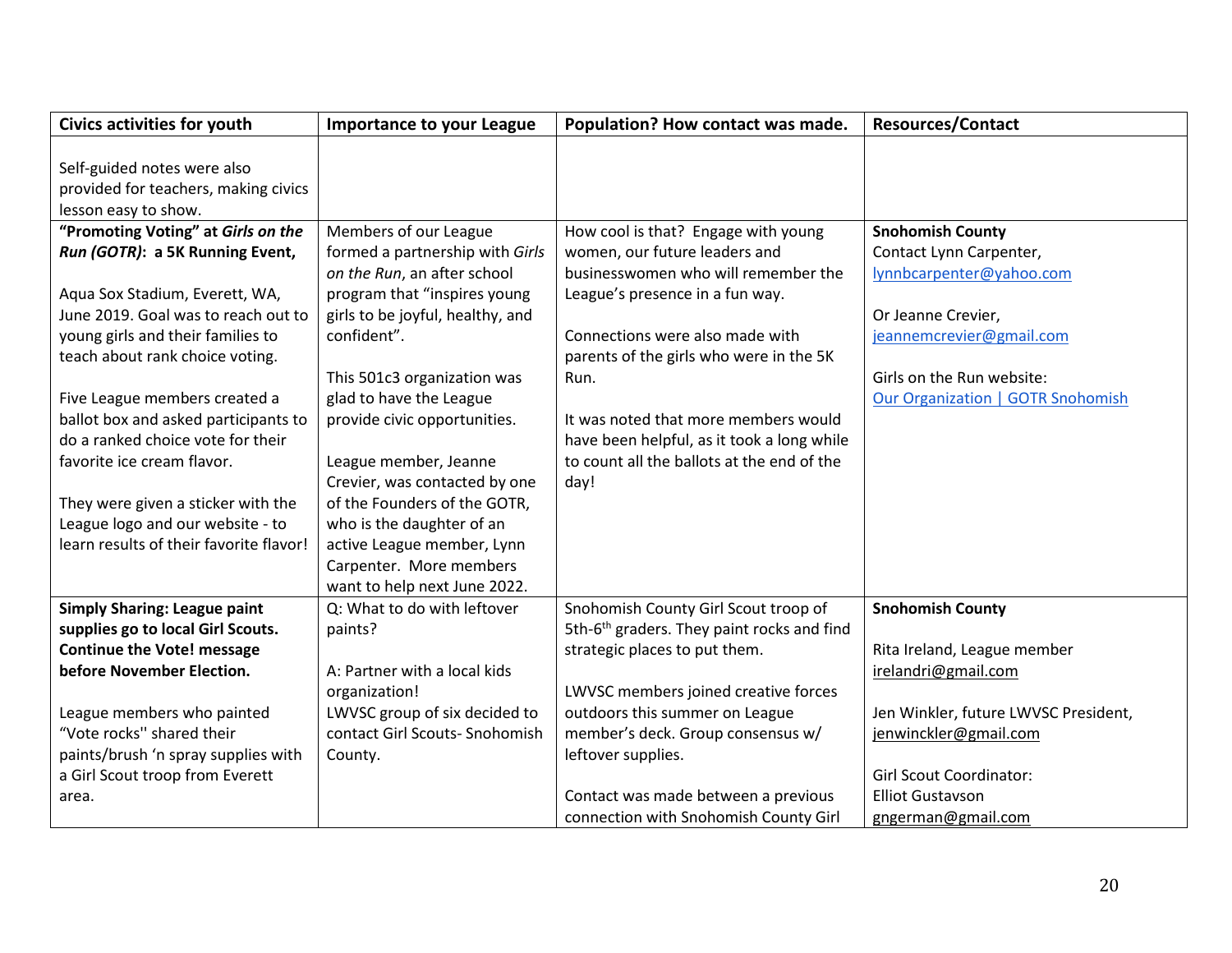| <b>Civics activities for youth</b>     | <b>Importance to your League</b> | Population? How contact was made.         | <b>Resources/Contact</b>               |
|----------------------------------------|----------------------------------|-------------------------------------------|----------------------------------------|
| Mother of Girl Scout was excited:      | Their coordinator asked us to    | Scouts leadership and the suffrage        |                                        |
| says she'll add this activity to their | write a civics blurb on Girl     | grant's scavenger hunt.                   |                                        |
| "civic unit". In turn, the book, The   | Scouts internal Facebook page.   |                                           |                                        |
| State We're In: Washington will be     |                                  |                                           |                                        |
| provided to assist her.                | A League member provided a       |                                           |                                        |
| Photo was taken for LWVSC              | photo of our red, white n blue   |                                           |                                        |
| Facebook page. (Permission by          | rocks w/ a variety of VOTE       |                                           |                                        |
| parent.)                               | messages.                        |                                           |                                        |
|                                        |                                  |                                           |                                        |
|                                        | One parent comment: it could     |                                           |                                        |
|                                        | be seen as littering.            |                                           |                                        |
| <b>Community Civics: League joins</b>  | A long-serving tradition for our | Kids 4 to 14 along Edmonds parade         | <b>Snohomish County</b>                |
| Fourth of July Parade + Kids           | League at "An Edmonds Kind of    | route.                                    | Lynn Carpenter,                        |
| Stickers!                              | 4th" parade. Creates a strong    |                                           | lynnbcarpenter@yahoo.com               |
|                                        | presence: cheering, &            | Community along parade route and 15-      |                                        |
| Annual LWVSC participation in          | connecting in a fun way. Adds a  | 20 participating League members.          | Parade details:                        |
| Edmonds parade morphed into            | historical reminder about        |                                           | https://edmondschamber.com/            |
| "civics on the move." Members in       | women's suffrage, recognition    | Contacts: Lynn Carpenter and Rita         | (community events)                     |
| suffrage costumes, walk or ride in     | of our current work: teen        | Ireland rotate signing up for event 4     |                                        |
| convertible, and carry signs of        | registrations in schools, and a  | months ahead w/ Edmonds Chamber of        | Karen Keenan, League sticker purchaser |
| number of teens whom League            | newer tradition: passing out     | Commerce. A small fee paid by League.     | kbkeenan62@gmail.com                   |
| members recently registered. Four      | the stickers to kids along the   | Member, Joan Smith, provides old, classic | "Future Voter"-purchased online        |
| carry large LWV banner in front.       | side increases league member     | convertible.                              |                                        |
|                                        | participation - while reminding  |                                           |                                        |
| Lastly, League members pass out        | children when they can vote.     |                                           |                                        |
| fun stickers to children, called       |                                  |                                           |                                        |
| "Future Voter" with a suffrage         | Friendly banter with kids and    |                                           |                                        |
| symbol: the sunflower and our          | parents: "When can you vote?"    |                                           |                                        |
| League's name.                         | or "Imagine, parentsyour kids    |                                           |                                        |
|                                        | at 18?" Laughter ensues.         |                                           |                                        |
| Some years: LWV of Seattle/King        |                                  |                                           |                                        |
| Co. joins in with the registration     |                                  |                                           |                                        |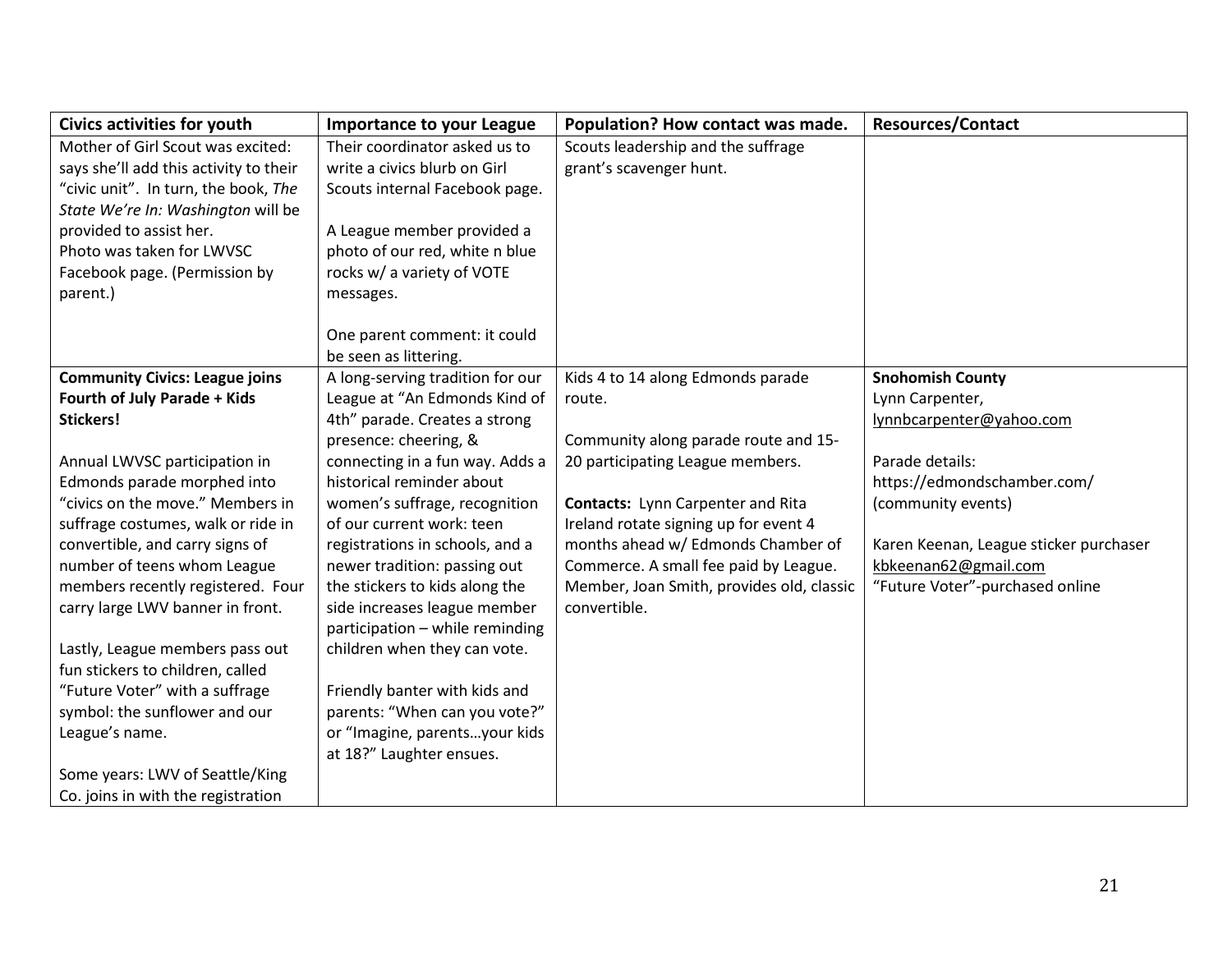| Civics activities for youth                   | <b>Importance to your League</b> | Population? How contact was made.                | <b>Resources/Contact</b>                 |
|-----------------------------------------------|----------------------------------|--------------------------------------------------|------------------------------------------|
| table at parade site. Crowds always<br>cheer. |                                  |                                                  | $\mathcal{S}$<br>EAGUE OF WOMEN VO       |
| Donating "The State We're In: WA"             | Our League is seen as relevant   | Elementary textbook best for Grades 3-5          | <b>Snohomish County</b>                  |
| (TSWI) textbooks in Schools:                  | and in support of local          | in all 95 schools in our large county.           | Rita Ireland, LWVWA Civics Ed. Committee |
| "Seeding" the new textbook at                 | education.                       |                                                  | member/grant writer                      |
| each elementary library in the                |                                  | Poster for each elementary school.               | irelandri@gmail.com                      |
| county-Planting One Book at a                 | Important to have support of     |                                                  |                                          |
| Time.                                         | our LWVSC Board, who             | School librarians also received an email         | Available:                               |
|                                               | approved the two-phased          | to house a book in their professional            | Letter to Curriculum Directors,          |
| LWVSC used two different funding              | approach. They understood        | libraries.                                       | Grant suggestions                        |
| resources to pay for textbooks:               | importance of planting these     |                                                  | Contact Rita Ireland.                    |
|                                               | timely books into the hands of   | LWVSC Civics Book Committee helped               |                                          |
| 1. Phase 1: Local League Education            | curriculum directors first. Must | draft promotional matter.                        | Civics Education Grant mentor for        |
| Fund-53 books                                 | follow districts' adoption of    |                                                  | Snohomish League:                        |
|                                               | book processes. It is acceptable | Public libraries will receive a book, a new      |                                          |
| 2. Phase 2: Grant from LWVWA                  | for curriculum directors to      | display - purchased by grant, plus               | <b>Beth Pellicciotti</b>                 |
| Civics Ed. Fund 43 books                      | receive these books, if the      | promotional material.                            | pelliccmb@gmail.com                      |
|                                               | books are donated.               |                                                  |                                          |
| Textbook was first donated to 15              |                                  | <b>Contact:</b> Rita Ireland's connection to the |                                          |
| curriculum directors of each                  | Response was successful - a      | LWVWA Civic Education committee-learn            |                                          |
| district. Important to have actual            | few reminders in a second        | about grant.                                     |                                          |
| book in their hands - targeting               | email helped.                    |                                                  |                                          |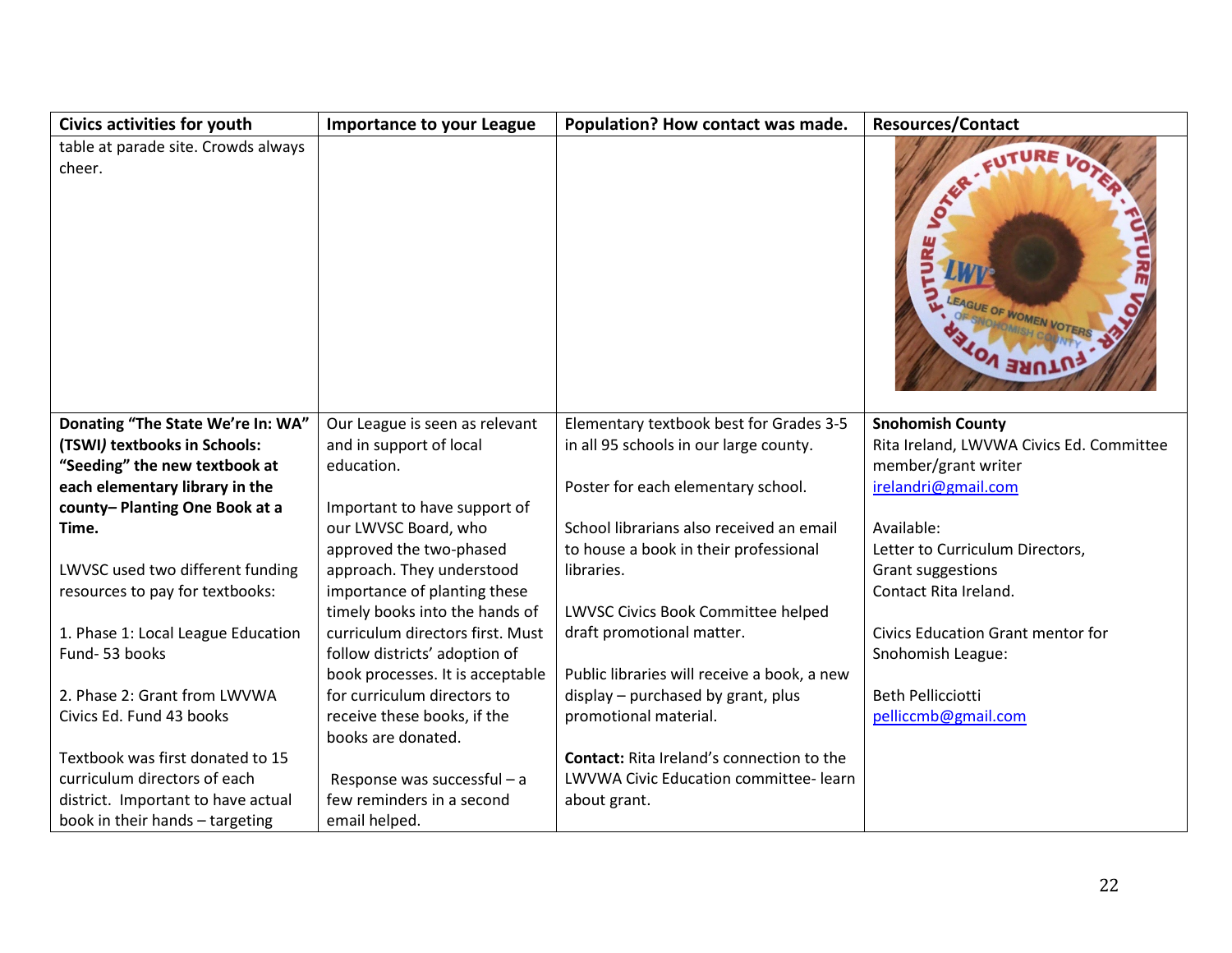| Civics activities for youth            | <b>Importance to your League</b> | Population? How contact was made.               | <b>Resources/Contact</b>        |
|----------------------------------------|----------------------------------|-------------------------------------------------|---------------------------------|
| their decision-making. 15 more         |                                  | Tedious: Finding the email addresses of         |                                 |
| books were donated to Snohomish        | Poster and books were given a    | curriculum directors from each school           |                                 |
| County Library for their               | bookplate called "Donated By     | district online - titles vary in each district. |                                 |
| distribution, after asking if there is | LWVSC and a LWVWA grant".        | Patience                                        |                                 |
| a need.                                |                                  |                                                 |                                 |
|                                        | Informal gathering with 6        |                                                 |                                 |
| "There was a gap in civics learning    | League friends for "holiday      |                                                 |                                 |
| for kids."                             | party" - roll up posters and     |                                                 |                                 |
|                                        | slap the bookplate in each       |                                                 |                                 |
| Lastly, a colorful poster from         | book: fun & rare gathering.      |                                                 |                                 |
| "TSWI: What Does it Take to Be a       |                                  |                                                 |                                 |
| Good Citizen?" was provided.           |                                  |                                                 |                                 |
| <b>Civic Education Contest:</b>        | The Spokane League wants to      | Seniors in these civics classes come from       | <b>Spokane Area</b>             |
|                                        | recognize civics students and    | high schools serving a range of socio-          |                                 |
| In May 2021, the Spokane Public        | their teachers who are           | economic groups. Our Spokane League is          | Contact Beth Pellicciotti,      |
| Schools hosted a civic education       | completing the one-semester      | dedicated to serving underserved and            | pelliccmb@gmail.com for:        |
| contest with four teams of civics      | civics requirement. This         | underrepresented populations, with              |                                 |
| students from two high schools.        | activity also taught League      | Future Voters being a critical group.           | Sample list of civics questions |
|                                        | members how much students        |                                                 | Rules for Jeopardy-style civics |
| Spokane League members wrote           | need to know about civics to     | The initial contact with the Spokane            | Script for the contest          |
| 100 Jeopardy-style questions based     | complete this course.            | Public Schools occurred in spring 2018,         |                                 |
| on the current civics textbook and     |                                  | when Susie Gerard, coordinator of Social        |                                 |
| chapters from "The State We're In:     |                                  | Studies Instruction, met with our League        |                                 |
| WA" textbook. The head of social       |                                  | to share the civics curriculum at a general     |                                 |
| studies curriculum selected 50         |                                  | meeting. One of our members received            |                                 |
| questions and created the Jeopardy     |                                  | Susie Gerard's name by contacting the           |                                 |
| answer boards. Teachers and            |                                  | Superintendent's Office.                        |                                 |
| family members attended the            |                                  |                                                 |                                 |
| evening ZOOM session. The civics       |                                  |                                                 |                                 |
| teachers were recognized at the        |                                  |                                                 |                                 |
| event.                                 |                                  |                                                 |                                 |
|                                        |                                  |                                                 |                                 |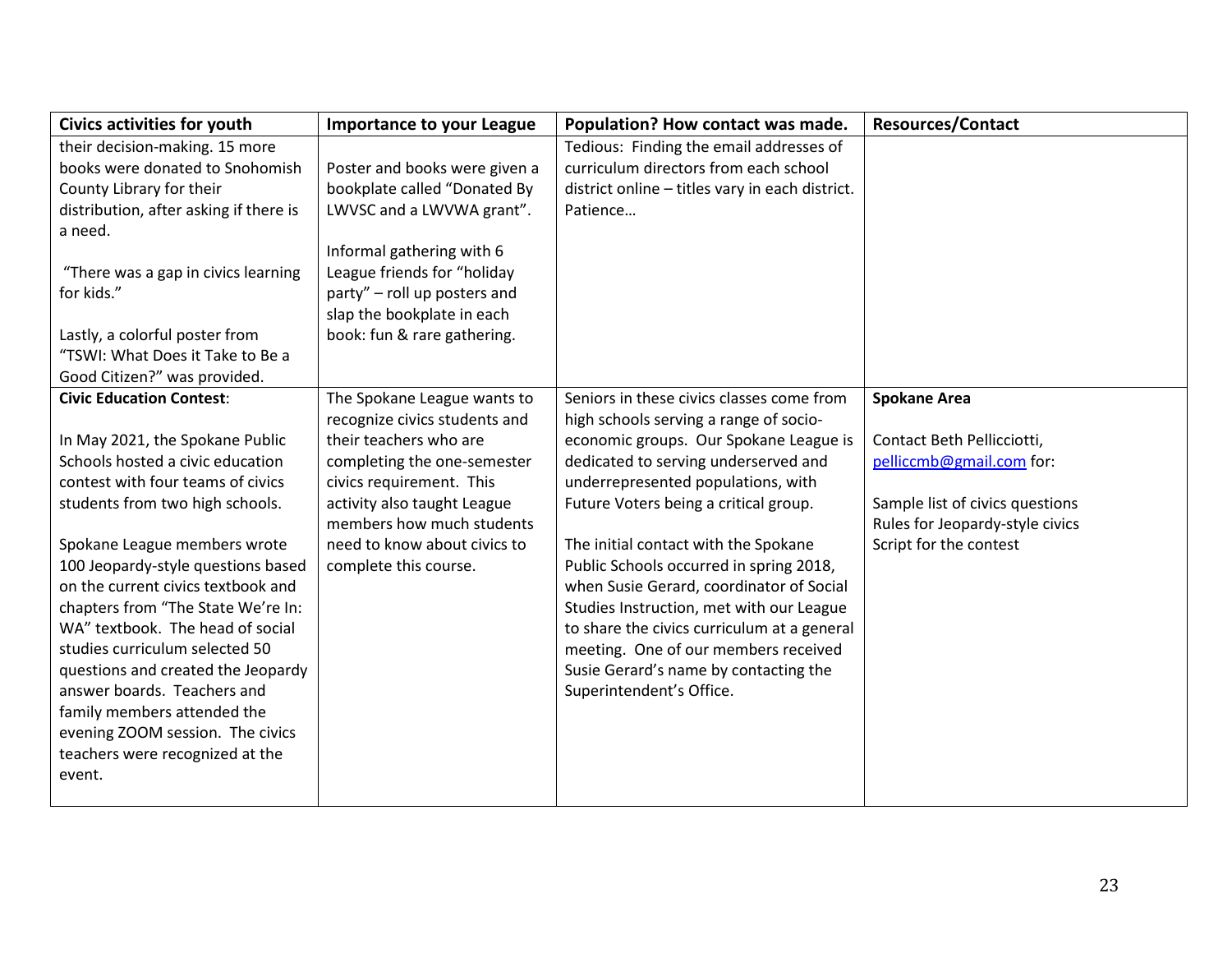| <b>Civics activities for youth</b>      | <b>Importance to your League</b> | Population? How contact was made.            | <b>Resources/Contact</b>                   |
|-----------------------------------------|----------------------------------|----------------------------------------------|--------------------------------------------|
| The winning team members each           |                                  |                                              |                                            |
| received a \$50 check from the          |                                  |                                              |                                            |
| Spokane League.                         |                                  |                                              |                                            |
| <b>Just-in-time Civics Information</b>  | High school seniors are first-   | Spokane League members present to            | <b>Spokane Area</b>                        |
|                                         | time voters. Spokane League      | seniors in high school civics classes in the | Contact: Beth Pellicciotti                 |
| If you are presenting to high school    | members have one chance to       | City of Spokane. Some of the high            | pelliccmb@gmail.com for the picture and    |
| classes, consider how to showcase       | stress the importance of         | schools are in districts with a very low     | her script.                                |
| the importance of voting in local       | voting, making voting a good     | percentage of voters, as well as a high      |                                            |
| elections. The Spokane League           | habit, as well as sharing some   | percentage of free and reduced lunch         |                                            |
| members try to find examples of         | "just-in-time" civics            | populations.                                 |                                            |
| important decisions made by local       | information.                     |                                              |                                            |
| public officials.                       |                                  | Members know that some students are          |                                            |
|                                         |                                  | experiencing homelessness, and they          |                                            |
| Ask for a picture of a Spokane          |                                  | emphasize how students can include two       |                                            |
| League member presenting at 8:00        |                                  | mailing addresses on their voter             |                                            |
| am at Ferris High School. Given the     |                                  | registration forms.                          |                                            |
| sleepiness of the class, the League     |                                  |                                              |                                            |
| member asked students, "What            |                                  | The initial contact was made when Susie      |                                            |
| decisions do school board member        |                                  | Gerard, Coordinator for Social Studies       |                                            |
| make that is influencing us right       |                                  | Instruction for the Spokane Public           |                                            |
| now?"                                   |                                  | Schools, spoke to the Spokane League in      |                                            |
|                                         |                                  | the spring 2018 and invited members          |                                            |
| The answer: scheduling of school        |                                  | into the schools to register seniors to      |                                            |
| classes from 8:00-2:30 pm.              |                                  | vote.                                        |                                            |
|                                         |                                  |                                              |                                            |
| <b>Registering High School Students</b> | It is important to the Tacoma    | The students were mostly junior and          | <b>Tacoma</b>                              |
|                                         | League that young people         | seniors in High School. League members       |                                            |
| Joan Berry and Liz Knox contacted       | understand the importance of     | made the contact by gaining permission       | lwytacomapierce@gmail.com                  |
| the Puyallup school District and        | voting and is registered to vote | from the Director of Social Studies at the   |                                            |
| obtained permission to present          | as early as they are eligible.   | District Level to contact the principals.    | The Tacoma League can share the            |
| about voting rights and the process     |                                  | The principals then put us in contact with   | memorandum of agreement with the           |
| for registering to vote in Puyallup     |                                  |                                              | school district and the PowerPoint we used |